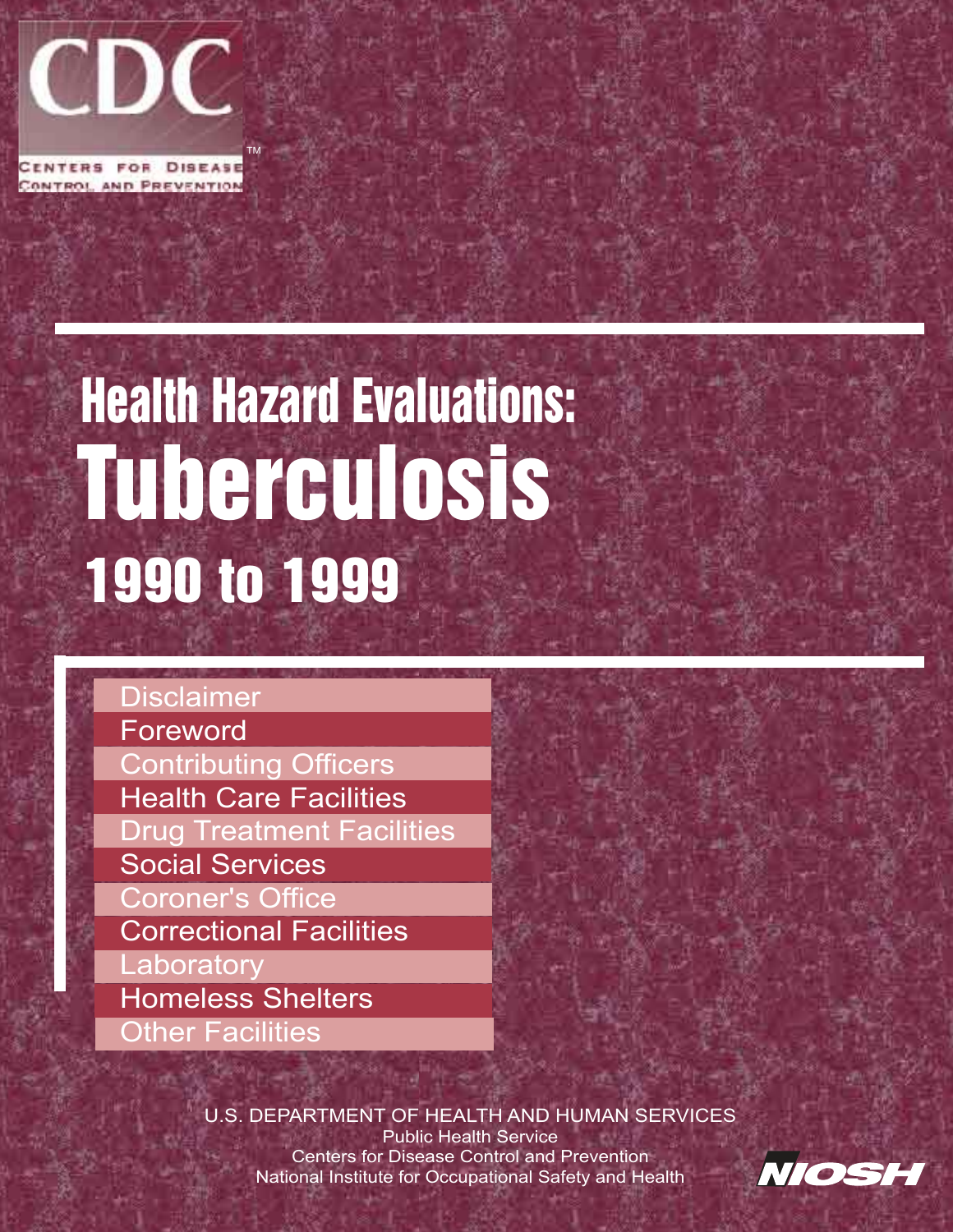# **Health Hazard Evaluations:**

*Tuberculosis 1990 to 1999*

**U.S. DEPARTMENT OF HEATH AND HUMAN SERVICES Public Health Service Centers for Disease Control and Prevention National Institute for Occupational Safety and Health**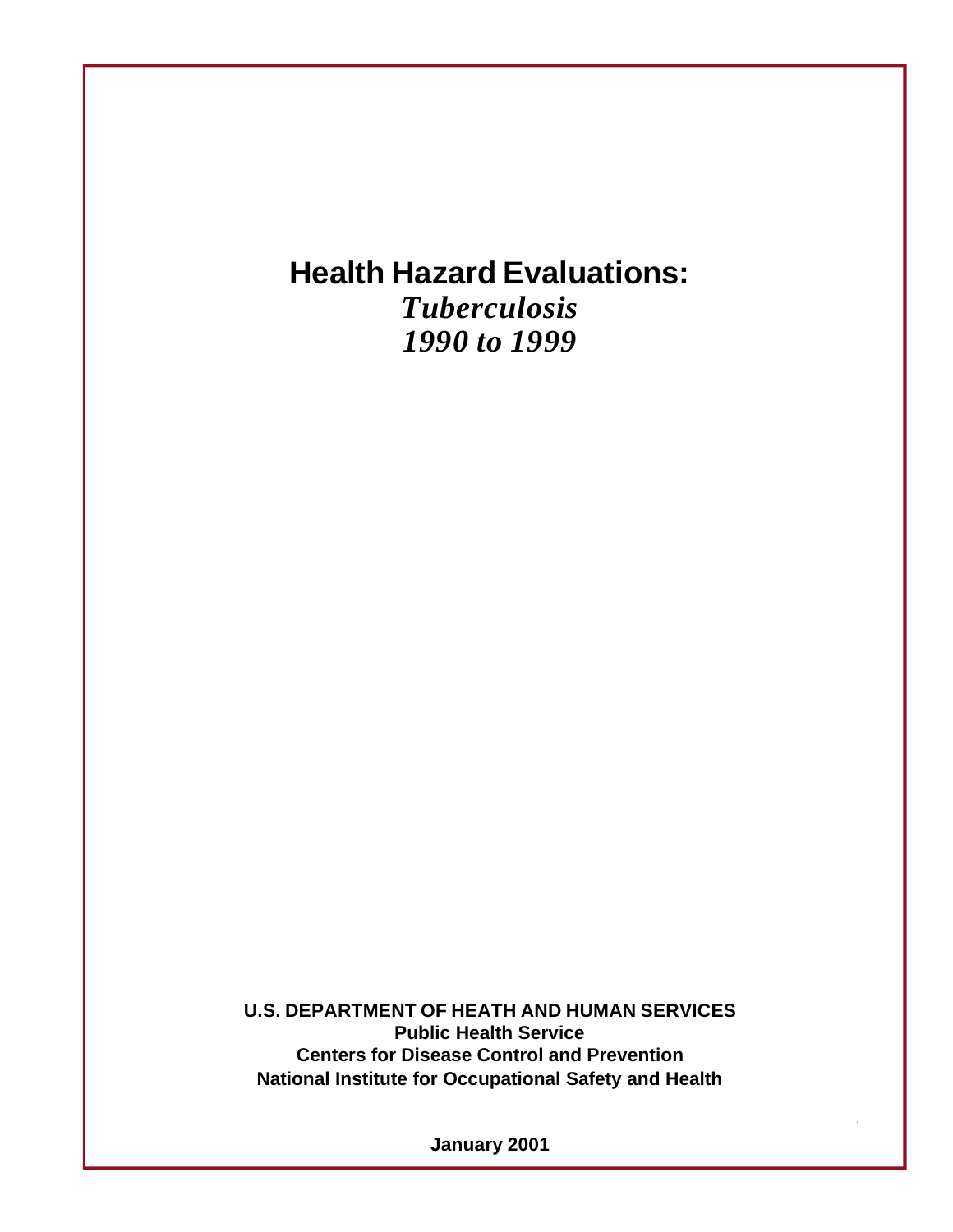

# **Disclaimer**

<span id="page-2-0"></span>Mention of any company or product does not constitute endorsement by the National Institute for Occupational Safety and Health.

#### **This document is in the public domain and may be freely copied or reprinted.**

To purchase individual *published* reports listed in this document or to order the CD-ROM collection of selected published Health Hazard Evaluation Reports from 1980 to 1996, contact the National Technical Information Service as follows:

#### **National Technical Information Service**

5285 Port Royal Road Springfield, VA 22161 1–800–533–NTIS (1–800–533–6847) www.ntis.gov

To order single copies of closeout letters and final reports listed in this document, please send your request (including the HETA reference number) and a self-addressed, stamped envelope to the Hazard Evaluations and Technical Assistance Branch (HETAB) as follows:

#### **National Institute for Occupational Safety and Health**

Hazard Evaluations and Technical Assistance Branch 4676 Columbia Parkway, R–9 Cincinnati, OH 45226–1998 1–513–841–4252 www.cdc.gov/niosh/hhe

To make general inquiries about any of the reports contained in this document, call the TB Project Officer, HETAB, at 1–513–841–4374.

To receive information about other occupational safety and health topics, call 1–800–35–NIOSH (1–800–356–4674), or visit the NIOSH Web site at www.cdc.gov/niosh.

#### DHHS(NIOSH) Publication No.2001–116

**ii**

|  |  | Foreword    Contributors    Health Care Facilities    Drug Treatment Facilities    Social Services |  |  |
|--|--|----------------------------------------------------------------------------------------------------|--|--|
|  |  | Coroner's Office   Correctional Facilities   Laboratory   Homeless Shelters   Other Facilities     |  |  |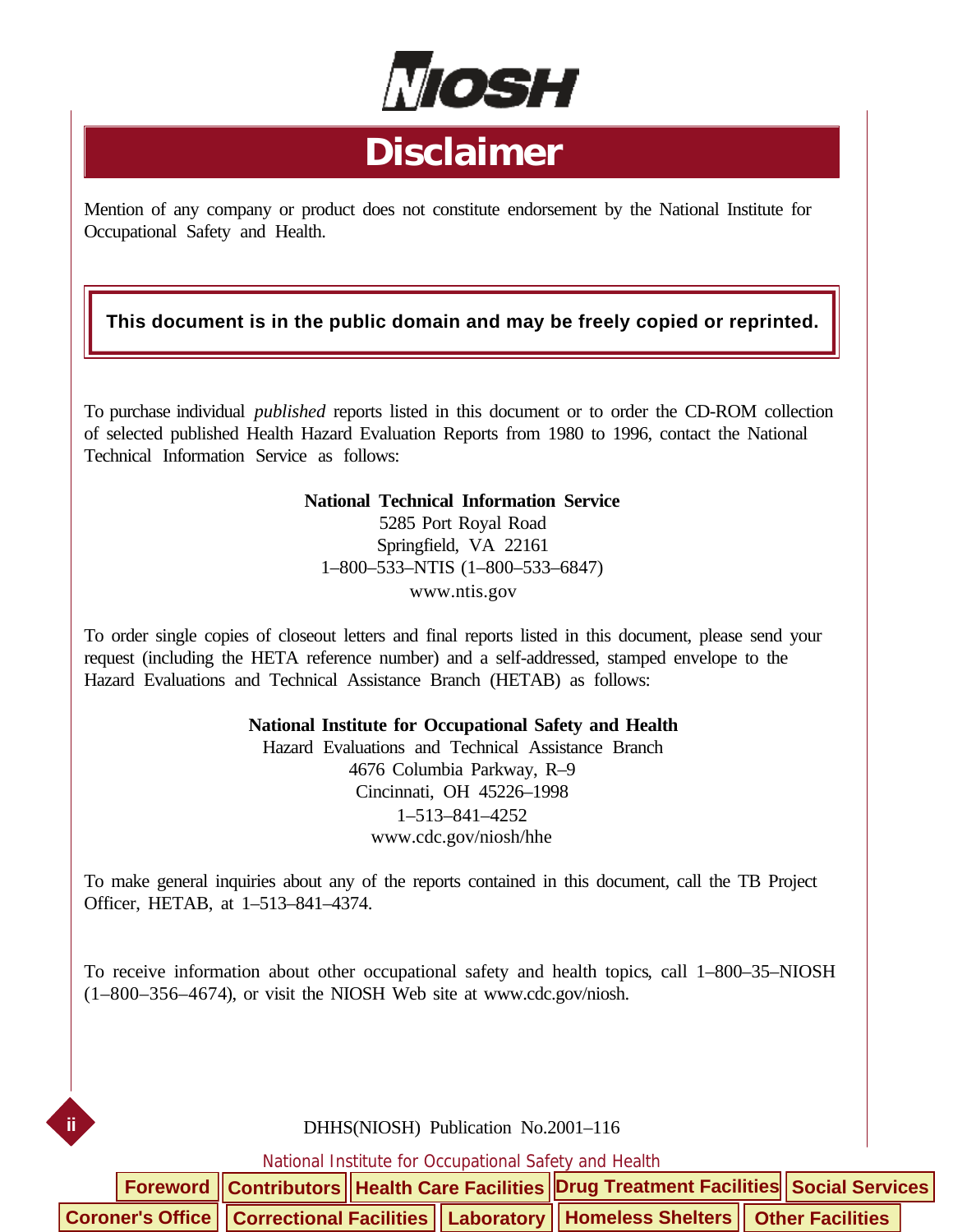

# **Foreword**

<span id="page-3-0"></span>The Health Hazard Evaluations and Technical Assistance (HETA) Program responds to requests from employers, employees, employee representatives, other Federal agencies, and State and local agencies. Through a staff of industrial hygienists, engineers, occupational physicians, epidemiologists, other health professionals, and support personnel, the Hazard Evaluations and Technical Assistance Branch (HETAB) collaborates with appropriate personnel in other divisions of the National Institute for Occupational Safety and Health (NIOSH) to respond to approximately 400 requests for assistance each year. The typical HETA response to a request for assistance results in (1) an evaluation of whether chemical, physical, biological, or other agents are hazardous as used or found in the workplace and (2) the development of recommendations for control procedures, improved work practices, and medical programs to reduce exposure levels and prevent adverse health effects. The results of individual evaluations may trigger wider studies of similar exposures in other settings or may stimulate recommendations for implementation or modification of health standards. More than 10,000 evaluations have been completed since the inception of the HETA Program in 1972. Requests received by the HETA Program tend to reflect emerging occupational problems, such as tuberculosis (TB) in the workplace and other National Occupational Research Agenda (NORA) priority areas.

The TB-related Health Hazard Evaluation (HHE) Project administers HHEs of occupational exposure to TB. Site visits are conducted if warranted, and interim and final reports are developed and distributed to the employer, employees, and relevant State and Federal agencies. Seventy-seven TB-related HHEs were requested from 1990 to 1999. The HHE requests came from a variety of workplaces, including hospitals, neighborhood health centers, TB clinics, homeless shelters, drug treatment centers, correctional facilities, social service facilities, laboratories, medial waste treatment facilities, and an inspection station for imported non-human primates.

This document presents titles and summaries of HHEs related to TB, organized by type of facility. In most cases TB exposure was just one of several exposures that NIOSH researchers investigated at a work site. In many cases, corrective measures were made in response to the evaluation and recommendations made by NIOSH investigators.

James JAns

Lawrence J. Fine, M.D., Dr..P.H. Acting Director National Institute for Occupational Safety and Health

National Institute for Occupational Safety and Health

**iii**

| Disclaimer |  |  | Contributors   Health Care Facilities   Drug Treatment Facilities   Social Services                 |  |
|------------|--|--|-----------------------------------------------------------------------------------------------------|--|
|            |  |  | Coroner's Office     Correctional Facilities    Laboratory    Homeless Shelters    Other Facilities |  |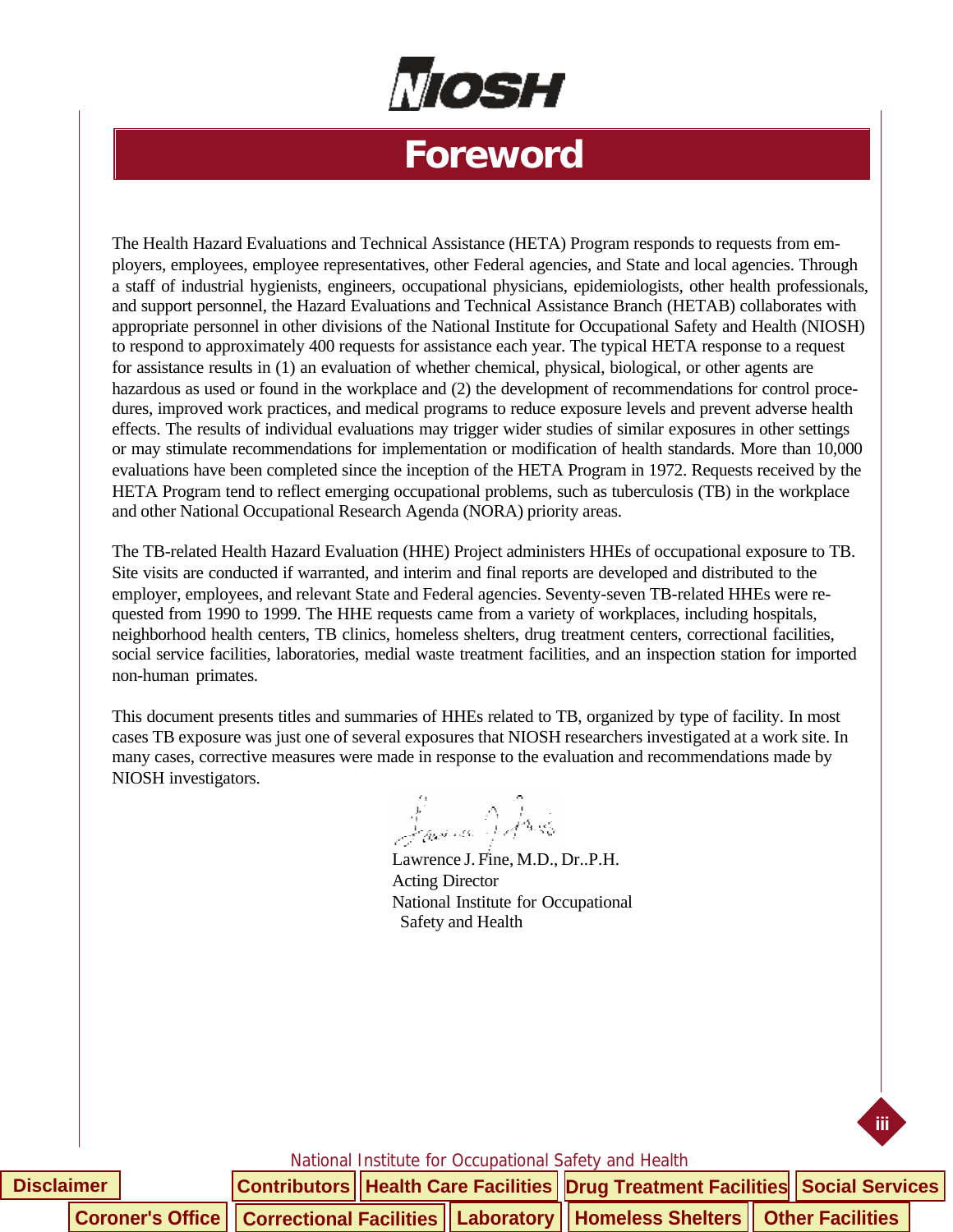

# **Contributing Project Officers**

<span id="page-4-0"></span>Faye T. Bresler, M.D., M.P.H. Yvonne Boudreau, M.D., M.S.P.H. Teresa M. Buchta, M.S. Nancy Clark Burton, M.P.H., M.S., C.I.H. Michael S. Crandall, M.S., C.I.H. John A. Decker, M.S., C.I.H. Scott Deitchman, M.D., M.P.H. Richard Driscoll, Ph.D. Charles S. Hayden II, B.S. Edward Hoekstra, M.D. Robert T. Hughes, Ph.D., P.E. Paul Jensen, Ph.D., P.E., C.I.H. John Kelly, M.S. Matthew Klein, P.E. Greg J. Kullman, Ph.D., C.I.H. Charles S. McCammon, Ph.D., C.I.H. Kenneth F. Martinez, M.S.E.E., C.I.H. Aubrey Miller, M.D., M.P.H.

Vincent Mortimer, P.E. C. Eugene Moss, H.P., C.S.S. Lee Petsonk, M.D. Teresa A. Seitz, M.P.H., C.I.H. Ruth A. Shults, R.N., M.P.H. William K. Sieber, Ph.D. David Sylvain, M.S., C.I.H. Allison Tepper, Ph.D. Douglas B. Trout, M.D., M.H.S. Randy L. Tubbs, Ph.D. Angela M. Weber, M.S.

#### **Edited by:**

Jane Weber, M.Ed. Teresa A. Seitz, M.P.H., C.I.H.

**Desktop Publishing by:** Donna M. Pfirman

#### **NIOSH Printing Office:**

Penelope Arthur Shirley Carr

**iv**

|  | Disclaimer   Foreword |  | Health Care Facilities Drug Treatment Facilities Social Services                                   |  |  |
|--|-----------------------|--|----------------------------------------------------------------------------------------------------|--|--|
|  |                       |  | Coroner's Office    Correctional Facilities    Laboratory    Homeless Shelters    Other Facilities |  |  |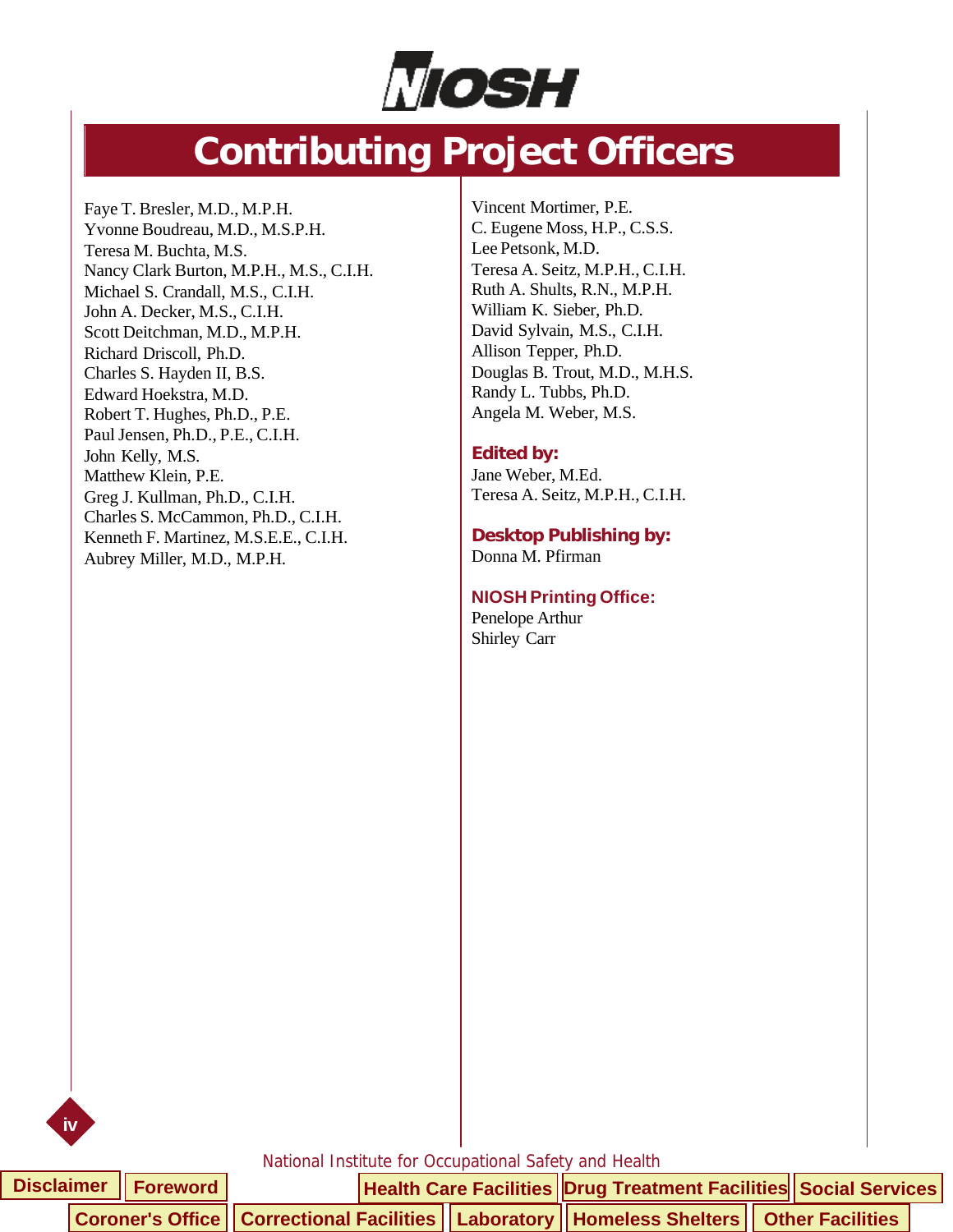

# <span id="page-5-0"></span>**Health Care Facilities**

#### **HETA 90–0122–2073 October 1990**

- **Purpose:** To investigate potential occupational hazards related to germicidal lamps used to disinfect the air in tuberculosis (TB) and aerosolized pentamidine (AP) clinics.
- **Keywords:** SIC\* 8011 (Offices and Clinics of Doctors of Medicine) and 8071 (Medical Laboratories), TB, skin testing, ventilation.
- **Abstract:** Because of concerns regarding the ultraviolet (UV) exposure in this hospital and medical center, an evaluation was undertaken of possible hazardous working conditions at that site. Concern existed about exposures to hazards while operating the germicidal lamps at this facility. Germicidal lamps were used to disinfect the air in TB and AP clinics. All rooms used a 30-watt germicidal lamp. Lower wattage bulbs in the smaller rooms would have reduced occupational UV exposure. Reflectance levels of UV radiation were quite high and varied. Worker exposure to germicidal lamp UV levels was dependent on many factors, some of the most important ones being the position of the bulb in the room, age of the bulb, obstruction of the UV radiation by objects near the bulb, and the height of the worker. While no consensus guidelines are available on ventilation systems designed for areas where germicidal lamps are used, the provision of good room air distribution and mixing is recommended to prevent stagnant air conditions or short circuiting of supply air within the room. Bulb changers need to be aware of the need for protective clothing and gloves for protection from both the UV radiation levels as well as possible glass breakage.

Copies are available from HETAB.†

\*Standard Industrial Classification

†Hazard Evaluations and Technical Assistance Branch **‡**

#### **HETA 90–0330–2479 December 1994**

- **Purpose:** To evaluate occupational exposure to aerosolized pentamidine (AP) and purified protein derivative (PPD) skin test conversion among employees administering AP treatments.
- **Keywords:** SIC 8069 (Specialty Hospitals, Except Psychiatric), pentamidine, pentamidine isethionate, AP, tuberculosis (TB), health care worker, human immunodeficiency virus (HIV), Pneumocystis carinii pneumonia.

**Abstract:** NIOSH representatives conducted health hazard evaluations at four hospitals to evaluate exposures to AP and to determine whether workers administering AP were at increased risk of occupational TB transmission. The NIOSH evaluations included air sampling for pentamidine during AP administration and a review of employee health records to assess the rate of TB PPD skin test conversion. The exposed respondents indicated that they gave an average of 11 pentamidine treatments per week (range 0 to 20). None of the employees who were PPD skin test negative before administrating AP had converted to PPD positive on their most recent test. However, the most recently reported tests for three employees had been administered more than 1 year previously (ranging from 12 to 18 months). Personal breathing zone concentrations of pentamidine ranged from non-detectable to  $46 \,\mu g/m<sup>3</sup>$ . Local exhaust ventilation was effective in minimizing environmental contamination and worker exposures to pentamidine and would also serve to reduce exposures to *Mycobacterium tuberculosis* (*M. tuberculosis*) if present in the environment. Recommendations to further reduce workers' exposures to AP and to *M. tuberculosis* while caring for HIV-infected patients and to improve medical surveillance programs for PPD skin test conversion are contained in the full report.

Copies are available from NTIS,<sup>‡</sup> individually or on CD-ROM.

**1**

National Institute for Occupational Safety and Health National Technical Information Service

|  | Disclaimer   Foreword   Contributors |  | <b>Drug Treatment Facilities Social Services</b>                                                   |  |  |  |
|--|--------------------------------------|--|----------------------------------------------------------------------------------------------------|--|--|--|
|  |                                      |  | Coroner's Office    Correctional Facilities    Laboratory    Homeless Shelters    Other Facilities |  |  |  |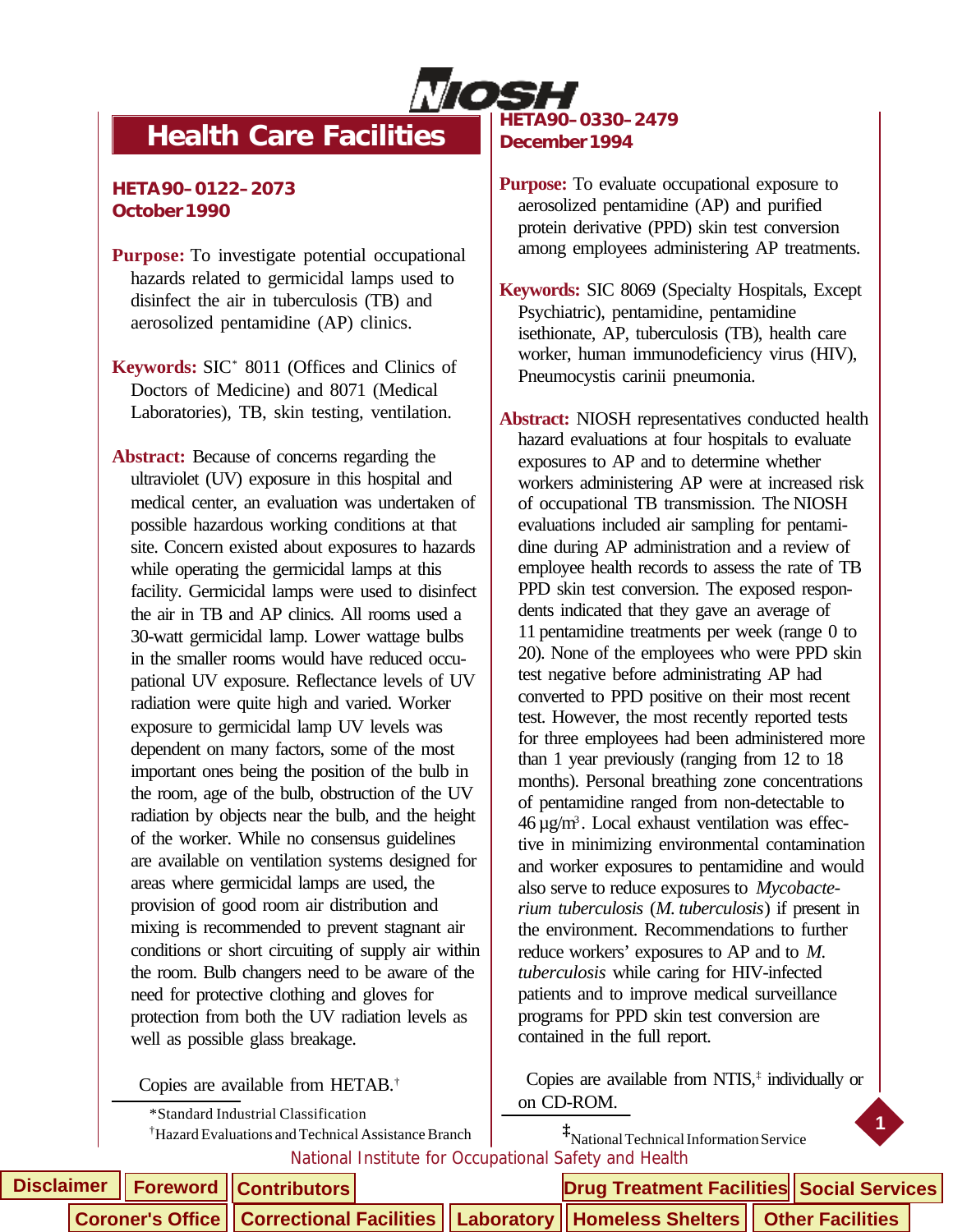

#### **HETA 90–0350 January 1991**

**Purpose:** To evaluate the ventilation systems, work practices, and administrative procedures at this hospital in conjunction with a separate investigation of possible nosocomial transmission of tuberculosis (TB).

**Keywords:** SIC 8062 (General Medical and Surgical Hospitals), TB, aerosolized pentamidine (AP), ventilation system, health care workers.

**Abstract:** The NIOSH evaluation focused on an inpatient Acquired Immunodeficiency Syndrome (AIDS) unit and a special immunology clinic that performed AP administration and sputum induction. A ventilation system evaluation was performed that included measurement of the volume rate of air flow, the direction of airflow, and quantitative determinations of air pressure differential between inside the patient rooms and the corridors. Air change rates were calculated from the air flow rate data and were compared with existing guidelines. On the AIDS unit, approxi-mately onefourth of the patient rooms allowed air to flow out into the corridor (i.e., they were under positive pressure), and more than half of the rooms had an insufficient supply of outside air. The special immunology clinic, the pentamidine administration rooms, main treat-ment room, and several examination rooms were under positive pressure and had an insufficient supply of outside air. Air recirculation also existed in the main treatment room and several examination rooms which allowed the intro-duction of infectious aerosols escaping from the pentamidine room into these areas. Based on the history of work practices and administrative controls and on the results of the NIOSH evaluation, there was potential for employee exposure to infectious microorganisms in the evaluated areas. Recommendations were made to correct the ventilation deficiencies and other procedural problems identified in the NIOSH evaluation.

#### **HETA 91–0148–2236 July 1992**

**Purpose:** To investigate exposure to ultraviolet (UV) radiation emitted by germicidal lamps at a tuberculosis (TB) clinic.

**Keywords:** SIC 8099 (Health and Allied Services, Not Elsewhere Classified), germicidal ultraviolet (GUV) radiation, TB clinic, ventilation.

**Abstract:** NIOSH representatives provided assistance in documenting occupational exposure to UV radiation emitted by germicidal lamps at this TB clinic. NIOSH personnel made GUV radiation measurements on all lamps at the TB clinic. The results of this evaluation showed that the levels of occupational exposure to GUV radiation produced in most of the work areas were below the NIOSH recommended exposure limit (REL) of 0.1 effective  $\mu$ W/cm<sup>2</sup>. The only exceptions found were GUV levels at very close distances to lamps. Other findings noted were the presence of old lamps, inappropriate labeling and posting of signs, and ventilation deficiencies in the TB clinic area. Based on GUV radiation measurements, it was determined that a health hazard could exist from exposure to the germicidal lamps at a distance of 10.2 cm or closer if workers did not wear protective eyewear. Except for one situation, exposure to GUV at distances greater than 10.2 cm did not represent a health hazard on the day of measurement. Recommendations for minimizing the UV exposures as well as improving certain ventilation parameters were provided.

 Copies are available from NTIS, individually or on CD-ROM.

Copies are available from HETAB.

**2**

|  | Disclaimer │ Foreword │ Contributors│ Health Care Facilities│Drug Treatment Facilities│ Social Services│ |  |  |  |  |
|--|----------------------------------------------------------------------------------------------------------|--|--|--|--|
|  | Coroner's Office   Correctional Facilities   Laboratory   Homeless Shelters   Other Facilities           |  |  |  |  |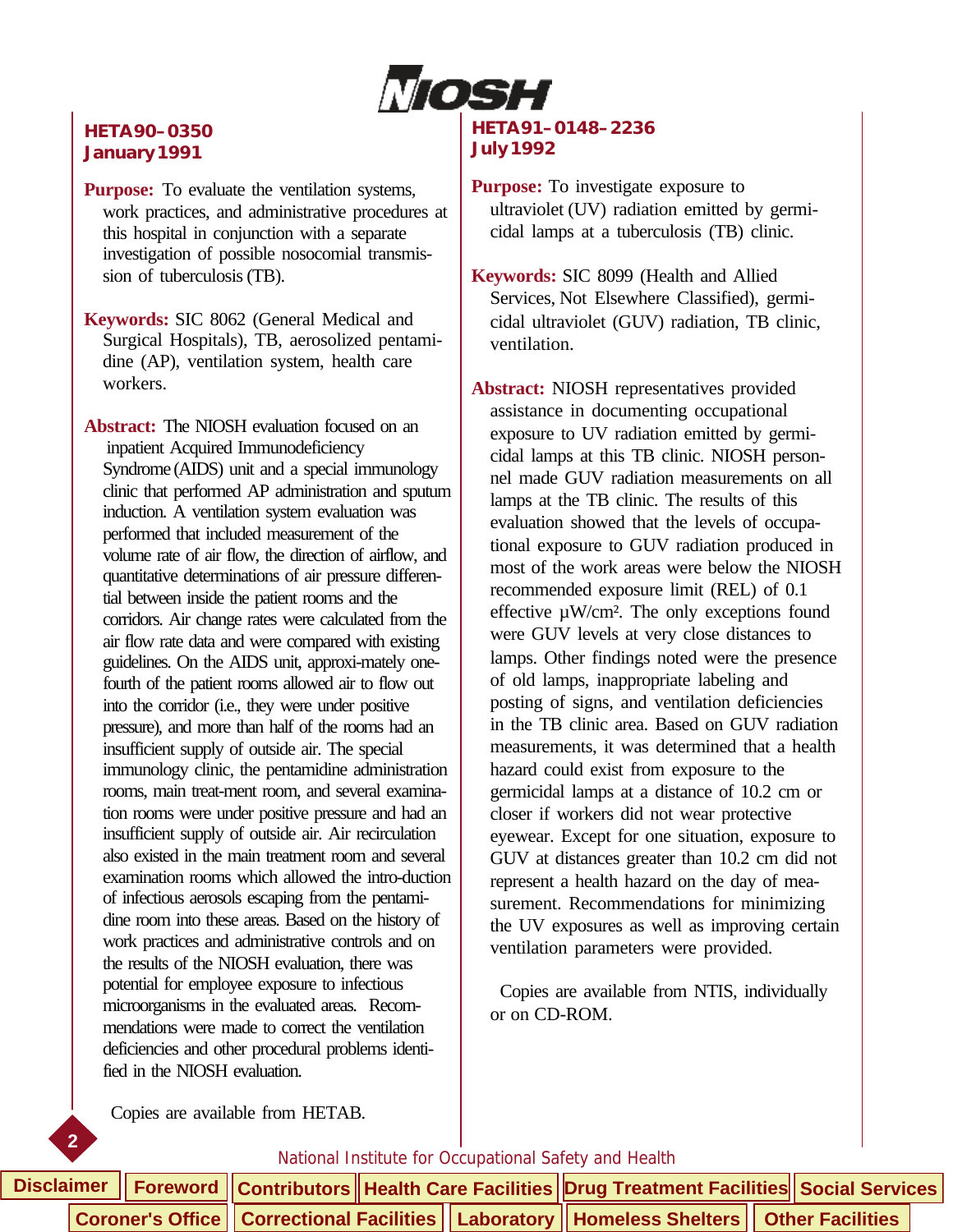

#### **HETA 91–0187–2544 November 1995**

**Purpose:** To investigate nosocomial transmission of tuberculosis (TB) in health care workers.

**Keywords:** SIC 8062 (General Medical and Surgical Hospitals), TB, aerosolized pentamidine (AP) isethionate, aerosolized pharmaceuticals, respirators, ventilation system, aerosol containment system, health care workers, ultraviolet (UV) radiation, germicidal lamps.

**Abstract:** A health hazard evaluation was conducted by NIOSH researchers at this hospital to assess nosocomial transmission of TB in health care workers. NIOSH investigators evaluated the risk of tuberculin skin test (TST) conversion in employees exposed to patients with infectious TB, the adequacy of ventilation in areas of the hospital where patients with infectious TB are treated, the potential for exposure to AP and to *Mycobacterium tuberculosis* in workers who administered AP, and the potential for overexposure to ultraviolet germicidal irradiation (UVGI) from UV lamps. The risk of TST conversion was evaluated through a 4-year retrospective cohort study among exposed (n=249) and unexposed (n=355) employees. Employees who worked in areas where patients with active TB were cared for, including workers who did not provide direct patient care, had a higher rate of TST conversion than employees who did not work in these areas. A decline in this elevated risk was seen over time. Reasons for the decline include outbreak termination, fewer admissions of TB patients, implementation of effective infection control measures, and possible resistance to infection in some members of the study population. Some hospital areas where patients with infectious TB are cared for had inadequate ventilation. Workers who administered AP treatments to patients had no increase in symptoms or risk of TB

infection over workers who did not administer these treatments. The potential for overexposure to UV radiation existed for those who worked around functioning UVGI lamps. Recommendations addressing each of these issues are provided in the full report.

 Copies are available from NTIS, individually or on CD-ROM. The study was published in the *American Journal of Industrial Medicine*. (Boudreau AY, Baron SL, Steenland NK, VanGilder TJ, Decker JA, Galson SK, and Seitz T. [1997] Occupational Risk of *Mycobacterium tuberculosis* Infection in Hospital Workers. Am J Ind Med 32: 528-534.)

#### **HETA 92–0215–2268 November 1992**

- **Purpose:** To investigate the potential for tuberculosis (TB) transmission at this TB hospital.
- **Keywords:** SIC 8069 (Specialty Hospitals, Except Psychiatric), TB, state hospital, ventilation, infection control.
- **Abstract:** NIOSH investigators performed a health hazard evaluation (HHE) that included industrial hygiene and medical components at a state TB hospital. The industrial hygiene component focused on assessing the effectiveness of the ventilation systems in use at the hospital. A visual inspection of the ventilation systems and a review of the original specifications of the air-handling units were completed by the investigators. Additionally, measurements were made of the airflow from supply and exhaust diffusers in patient rooms, along with temperature and relative humidity measurements. The direction of airflow between patient rooms and hallways and between hospital wards was also determined in several locations in the hospital complex. The medical component consisted of a qualitative review of current employee infection control practices. Some deficiencies were noted in the ventila-

**3**

|  |  |  |                                                                                                    | Disclaimer   Foreword   Contributors   Health Care Facilities Drug Treatment Facilities Social Services |  |  |
|--|--|--|----------------------------------------------------------------------------------------------------|---------------------------------------------------------------------------------------------------------|--|--|
|  |  |  | Coroner's Office    Correctional Facilities    Laboratory    Homeless Shelters    Other Facilities |                                                                                                         |  |  |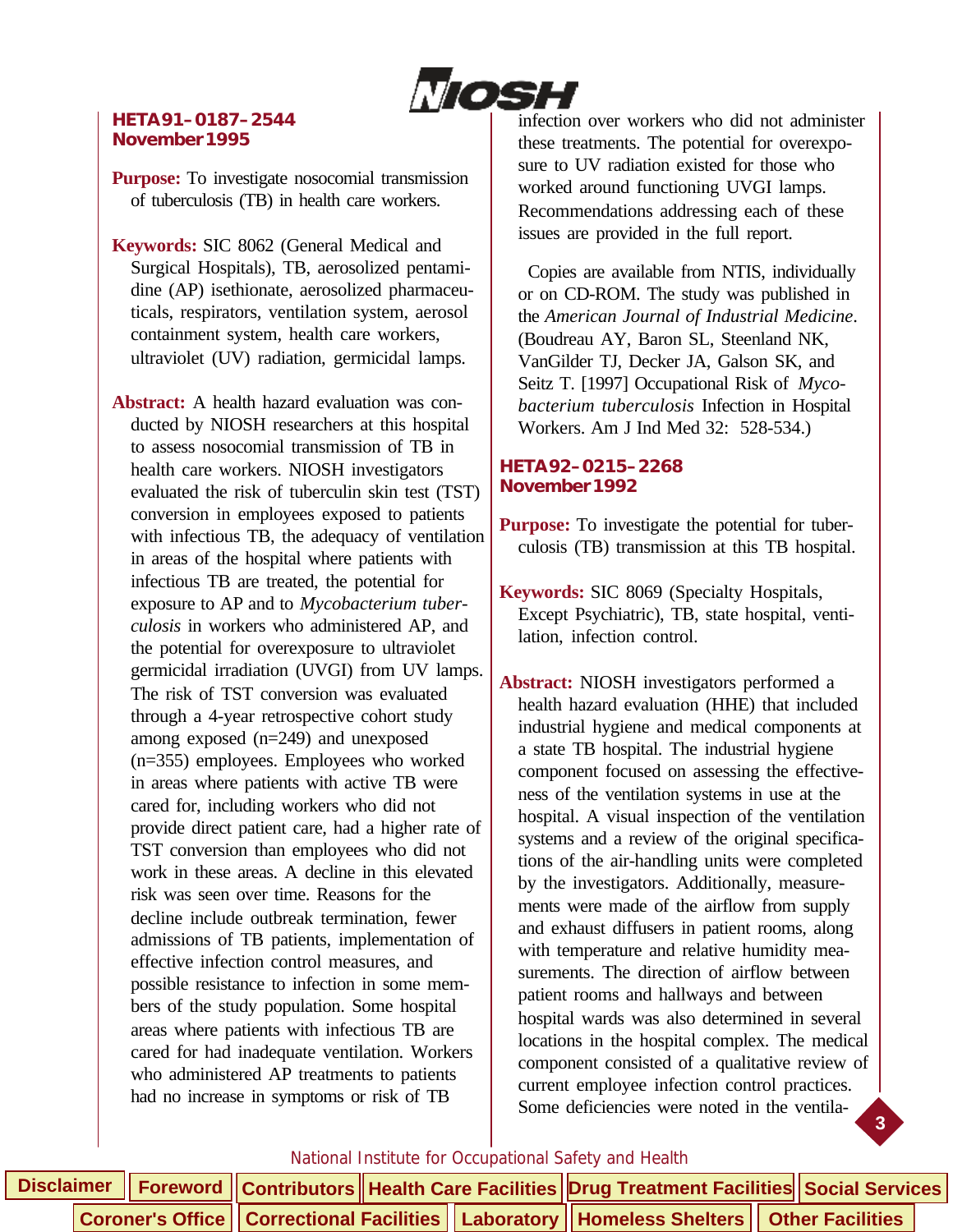

tion systems that could potentially contribute to the transmission of TB from infectious patients to other patients and hospital staff. Recommendations to modify the ventilation systems to meet isolation evaluation criteria are contained in the full report along with recommendations to strengthen the hospital's employee skin testing and infection control programs.

 Copies are available from NTIS, individually or on CD-ROM.

#### **HETA 92-0232-2767 November 1999**

**Purpose:** To evaluate the risk of transmission of *Mycobacterium tuberculosis* (*M. tuberculosis*) to hospital workers.

**Keywords:** SIC 8062 (General Medical and Surgical Hospitals), tuberculosis (TB), hospital workers, occupational exposure, nosocomial transmission, tuberculin skin test.

**Abstract:** NIOSH investigators conducted an epidemiologic study of the risk of *M. tuberculosis* transmission (as defined by tuberculin skin test [TST] conversion) among hospital workers with "patient contact" compared to workers with "no patient contact." Hospital workers employed at the hospital from January 1, 1990, through September 30, 1992 were included in the retrospective cohort study. Personal, community, and occupational risk factors for TST conversion were evaluated in 2,362 workers with potential tuberculosis exposure and 886 workers with little or no potential for exposure. Among workers with potential exposure, statistically significantly elevated risks for TST conversion were found for nurses, phlebotomists, emergency room workers, housekeepers, clerks, and emergency responders. Among nurses, the risk was related to a proxy measure of occupational TB exposure (i.e., the number of positive *M. tuberculosis* cultures from their work location).

Copies are available from NTIS.

#### **HETA 92–0296–2243 August 1992**

**Purpose:** To determine if ventilation requirements for the isolation of tuberculosis (TB) patients were being met at this medical center.

**Keywords:** SIC 8062 (General Medical and Surgical Hospitals), TB, ventilation.

**Abstract:** NIOSH investigators conducted a health hazard evaluation at this medical center to evaluate the ventilation systems in an infectious disease ward. NIOSH investigators made ventilation measurements to determine the status of the ventilation systems serving the area. Smoke tube traces were used to determine room-to-corridor pressure relationships and the pressure relationship of the infectious disease ward to the core areas of the hospital. There was a general flow of air out of the infectious disease ward and into the core area. In fact, the air flowed through the core area and into an adjacent wing of the hospital. This condition could cause the circulation of infectious agents to other wards and floors of the hospital because of shared heating, ventilating, and air conditioning (HVAC) systems. On the basis of the measurements made during the evaluation, there was no apparent isolation of infectious patients in the infectious diseases ward. It was recommended that a separate isolation facility be constructed in the hospital to house infectious TB patients. Interim corrective measures for the systems in place were also recommended.

 Copies are available from NTIS, individually or on CD-ROM.



|  |  |  | Disclaimer    Foreword    Contributors    Health Care Facilities   Drug Treatment Facilities    Social Services |  |  |
|--|--|--|-----------------------------------------------------------------------------------------------------------------|--|--|
|  |  |  | Coroner's Office   Correctional Facilities   Laboratory   Homeless Shelters   Other Facilities                  |  |  |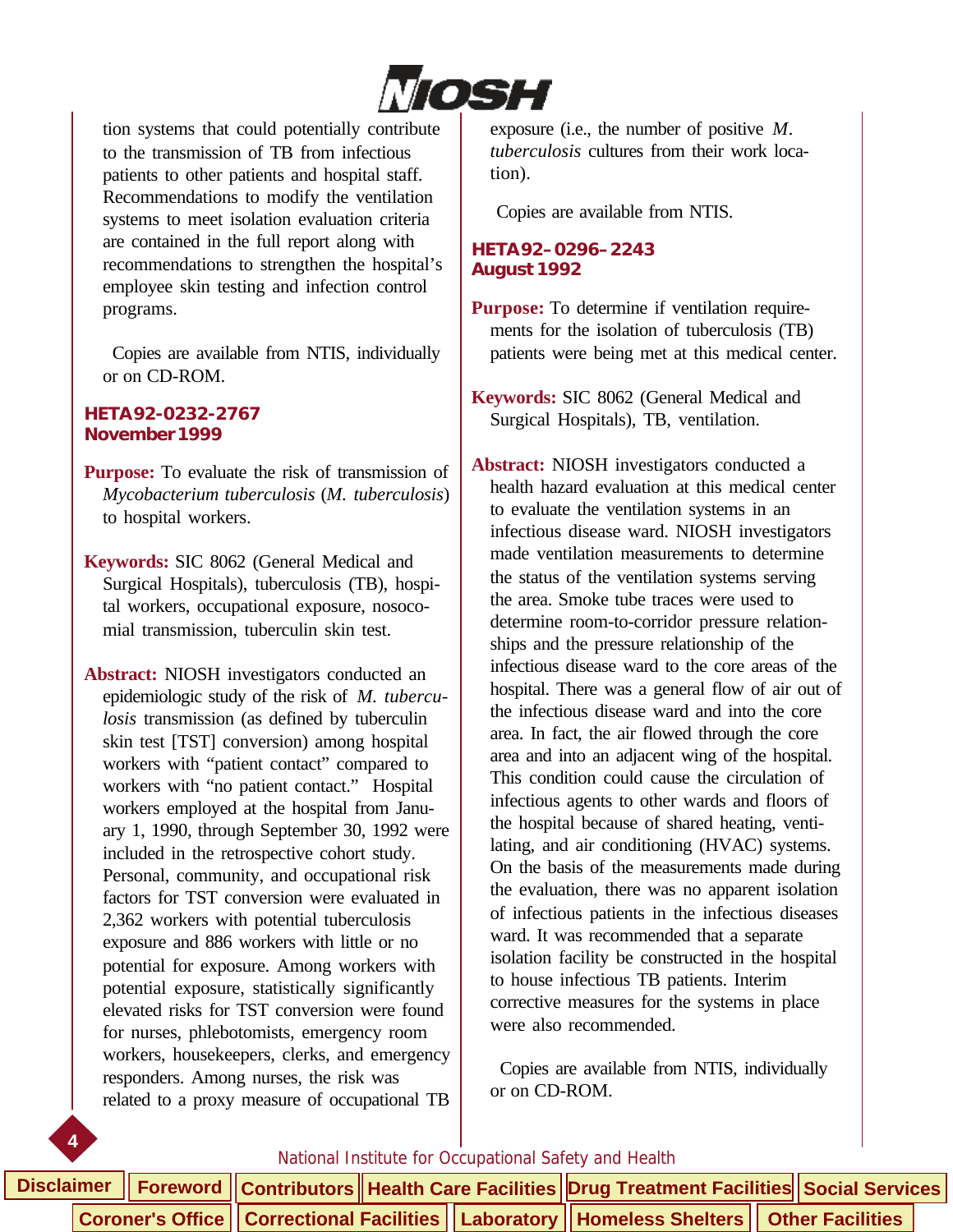

#### **HETA 92–0298–2325 June 1993**

**Purpose:** To investigate the ventilation systems serving the isolation rooms for tuberculosis (TB) patients in six hospitals.

**Keywords:** SIC 8062 (General Medical and Surgical Hospitals), TB, ventilation, infection control.

**Abstract:** NIOSH investigators conducted a health hazard evaluation to evaluate the ventilation systems serving the isolation rooms for TB patients in six hospitals. A visual inspection of the ventilation systems, as well as a review of the original specifications of the air-handling units, was completed for each facility. Where the ventilation systems were operating, airflow measurements from supply and exhaust diffusers were made. Smoke tube traces were used to determine room-to-corridor pressure relationships. General information was gathered on employee tuberculin skin testing programs. Some deficiencies were noted in the ventilation systems of these facilities that could potentially contribute to the transmission of TB from infectious patients to other patients, hospital staff, and visitors. Recommendations to modify the ventilation systems so that isolation evaluation criteria are met were offered in the full report, along with recommendations to strengthen the infection control programs at the facilities.

 Copies are available from NTIS, individually or on CD-ROM.

#### **HETA 93–0046 March 1995**

**Purpose:** To investigate the collection of environmental air samples for *Mycobacterium tuberculosis (M. tuberculosis*).

**Keywords:** SIC 8069 (Specialty Hospitals, Except Psychiatric), tuberculosis (TB), state hospital, ventilation, infection control.

**Abstract:** This research was conducted to test an experimental methodology for collecting environmental air samples for *M. tuberculosis*. This hospital was selected for this experimental study design based on the number of active TB patients resident at any given time. Eighty culturable air samples were collected in various locations throughout the hospital including three patient rooms and two control locations. Subsequent analysis of sample plates revealed no acid-fast bacilli. Numerous theories exist about to the inability to culture *M. tuberculosis* from the air including the appropriateness of the sampling method and the fastidiousness of the organism. However, the infectious nature of the patients was not suspected as a limiting factor considering that at least one of the patients was identified as sputum smear positive one day prior to the sampling efforts.

Copies are available from HETAB.

**5**

|  |  |  |  | Disclaimer   Foreword   Contributors   Health Care Facilities   Drug Treatment Facilities   Social Services                                                     |  |
|--|--|--|--|-----------------------------------------------------------------------------------------------------------------------------------------------------------------|--|
|  |  |  |  | $\vert$ Coroner's Office $\vert\vert$ Correctional Facilities $\vert\vert$ Laboratory $\vert\vert$ Homeless Shelters $\vert\vert$ Other Facilities $\vert\vert$ |  |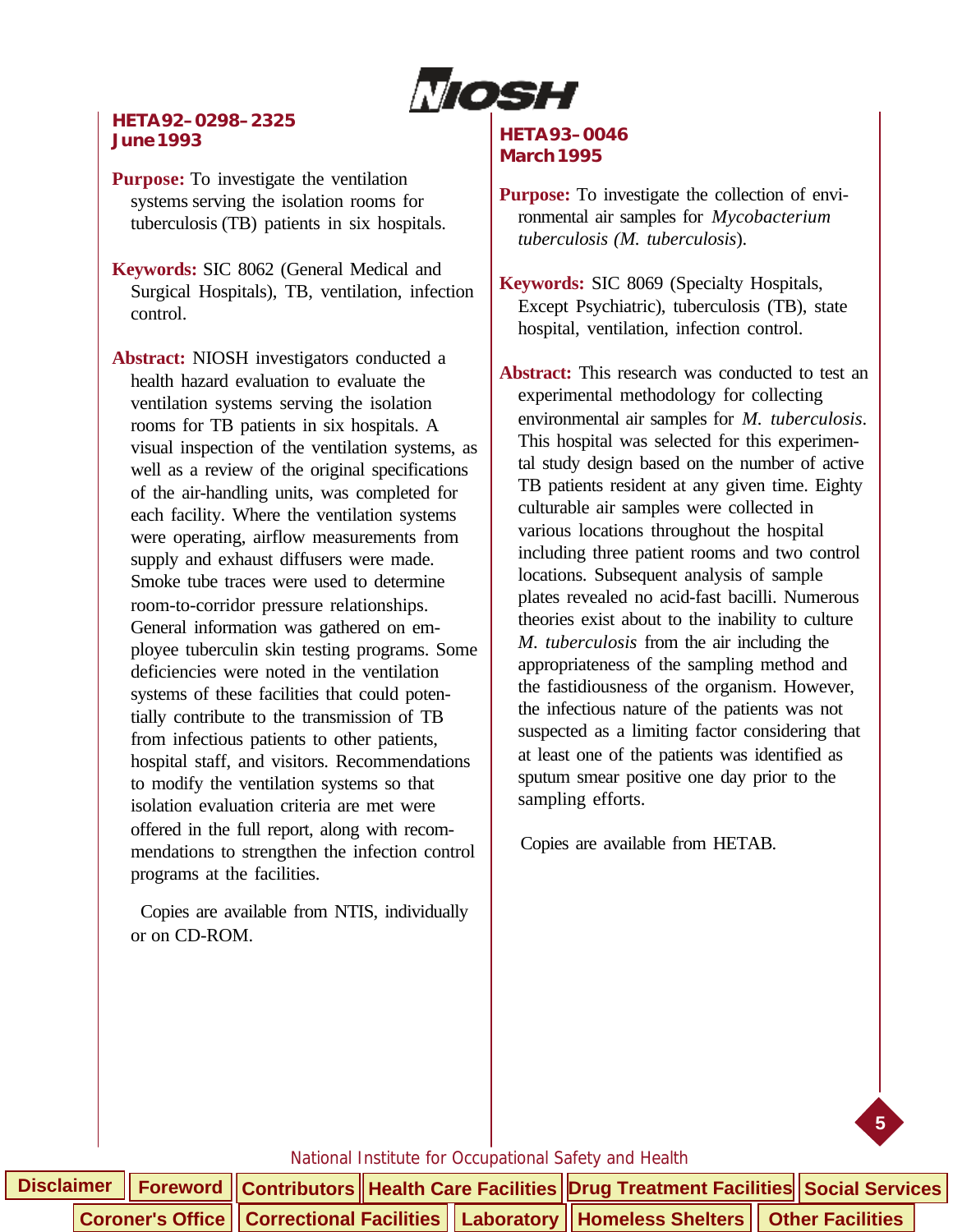

#### **HETA 93–0652 November 1997**

**Purpose:** To investigate occupational exposures to *Mycobacterium tuberculosis* (*M. tuberculosis*) at a medical center.

**Keywords:** SIC 8062 (General Medical and Surgical Hospitals) tuberculosis (TB), medical centers, ventilation, ultraviolet lamp.

**Abstract:** NIOSH investigators conducted an environmental assessment regarding occupational exposures to *M. tuberculosis* at a department of this medical center. The assessment was conducted as a result of an epidemiologic investigation of suspected nosocomial transmission of multidrug-resistant *M. tuberculosis* at the facility in 1992. NIOSH personnel conducted an evaluation of the medical center, examined the ventilation systems serving the isolation and treatment rooms, and evaluated germicidal ultraviolet lamps that were used as environmental controls. The ventilation system evaluation included discussions with persons responsible for operation and maintenance of the system and performance of airflow measurements. Some of the isolation rooms operated under positive pressure at all times with respect to surrounding areas. Specific recommendations regarding the ventilation system and ultraviolet lamps evaluated during the survey were offered in the closeout letter.

Copies are available from HETAB.

**6**

#### **HETA 93–0746 and 93–0747 August 1995**

- **Purpose:** To investigate the potential for occupational exposure to *Mycobacterium tuberculosis* among employees in county health care facilities.
- **Keywords:** SIC 8093 (Specialty Outpatient Facilities, Not Elsewhere Classified), tuberculosis (TB), ventilation, tuberculin skin testing.
- **Abstract:** NIOSH investigators examined the airflow between rooms and hallways, and the status of the germicidal ultraviolet lamp contained in the facility nebulizer room. Inspection of the air handling systems revealed no general maintenance problems. Investigators found that the close proximity between the outdoor air intake and system exhaust could lead to reintrainment of exhausted air back into the system and subsequently, the occupied spaces. The ultraviolet bulb was dust-covered, potentially rendering it less effective as an air disinfectant. Employees in the health clinics serve patients with suspected or active TB at the clinics or at the homes of the patients. Results from the environmental investigation indicate that the ventilation systems in both buildings were recirculating with a common return air plenum that could increase the potential risk of TB transmission into other areas of the buildings. Recommendations were offered to help the clinics improve their work environments and potentially reduce the risk of TB transmission.

Copies are available from HETAB.

|  |  |  |  | Disclaimer │ Foreword │ Contributors │ Health Care Facilities │ Drug Treatment Facilities│ Social Services |  |  |
|--|--|--|--|------------------------------------------------------------------------------------------------------------|--|--|
|  |  |  |  | Coroner's Office    Correctional Facilities    Laboratory    Homeless Shelters    Other Facilities         |  |  |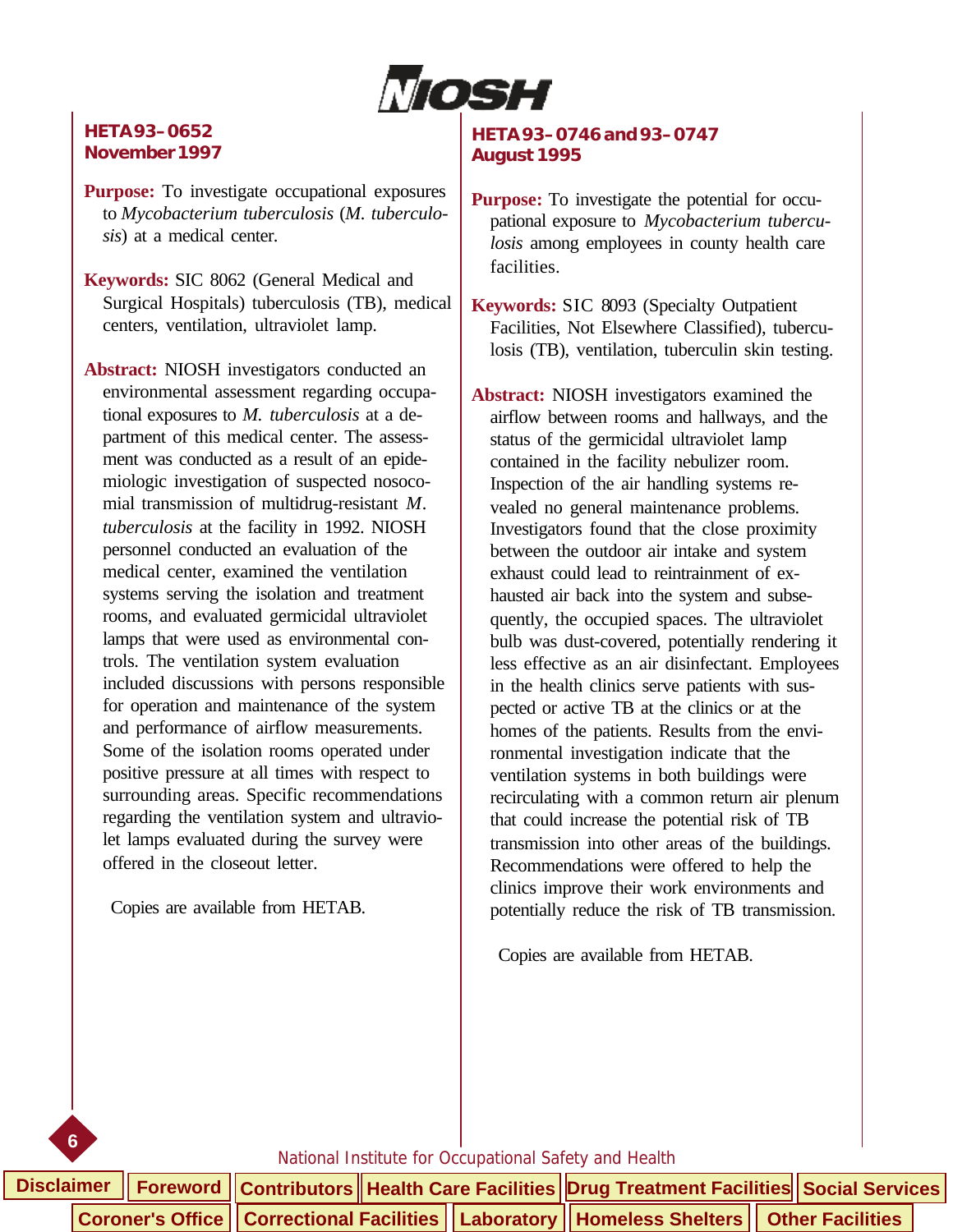

#### **HETA 93–0770 February 1996**

- **Purpose:** To evaluate the effectiveness of the ventilation systems for preventing tuberculosis (TB) transmission at this outpatient TB clinic.
- **Keywords:** SIC 8099 (Health and Allied Services, Not Elsewhere Classified), tuberculosis, sputum induction, ventilation system, outpatient clinic, health care workers, purified protein derivative skin test, respirator.
- **Abstract:** NIOSH investigators conducted an evaluation at this outpatient TB clinic to assist the facility in determining the best location for a future TB isolation room and to determine the operational status of the ventilation systems serving the areas of concern. Visual inspections were made of the general ventilation system and the local exhaust ventilation (booth) used for sputum inductions. The direction of air flow between rooms and adjacent areas was determined using smoke tubes. Deficiencies identified during the environmental evaluation that may increase the risk of TB transmission included the lack of an isolation room, recirculation of air throughout the facility, insufficient use of respiratory protection, and problems with operation of the sputum collection booth. Recommendations were made to correct the noted deficiencies and improve the overall TB prevention program at this facility.

Copies are available from HETAB.

#### **HETA 93–0772 July 1995**

- **Purpose:** To investigate the potential for tuberculosis (TB) transmission in a neighborhood health center.
- **Keywords:** SIC 8011 (Offices and Clinics of Doctors of Medicine) and 8071 (Medical Laboratories), TB, skin testing, ventilation.
- **Abstract:** Because of concerns regarding the potential for TB transmission in the facility, NIOSH was asked to evaluate a neighborhood health center and make recommendations regarding TB infection-control procedures. NIOSH representatives conducted a site visit to review the tuberculin skin testing program, determine the operational status of the ventilation system, and review ventilation plans and specifications for the new addition to the building which was under construction at the time of the survey. On the basis of a review of the blueprints of the facility and a walk-through inspection, several rooms in the new addition were chosen as future isolation rooms because of their location within the facility and the ability to optimize the ventilation rates of the rooms. NIOSH investigators found that although the facility had implemented a comprehensive screening program for employees, engineering control deficiencies and the lack of appropriate respiratory protection may increase the risk of *Mycobacterium tuberculosis* (*M. tuberculosis*) transmission in the facility. Since most of the areas of the existing building recirculate all room air, a potential to spread *M. tuberculosis* throughout the facility existed whenever a client with active TB entered the clinic. Additionally, the inappropriate use of a chemical fume hood for the preparation of TB specimens may pose additional risks to employees. Recommendations based on current Centers for Disease Control and Prevention guidelines are offered in the report.

Copies are available from HETAB.

**7**

|  |  |  |  |  | Disclaimer    Foreword    Contributors    Health Care Facilities    Drug Treatment Facilities    Social Services |  |
|--|--|--|--|--|------------------------------------------------------------------------------------------------------------------|--|
|  |  |  |  |  | Coroner's Office    Correctional Facilities    Laboratory    Homeless Shelters    Other Facilities               |  |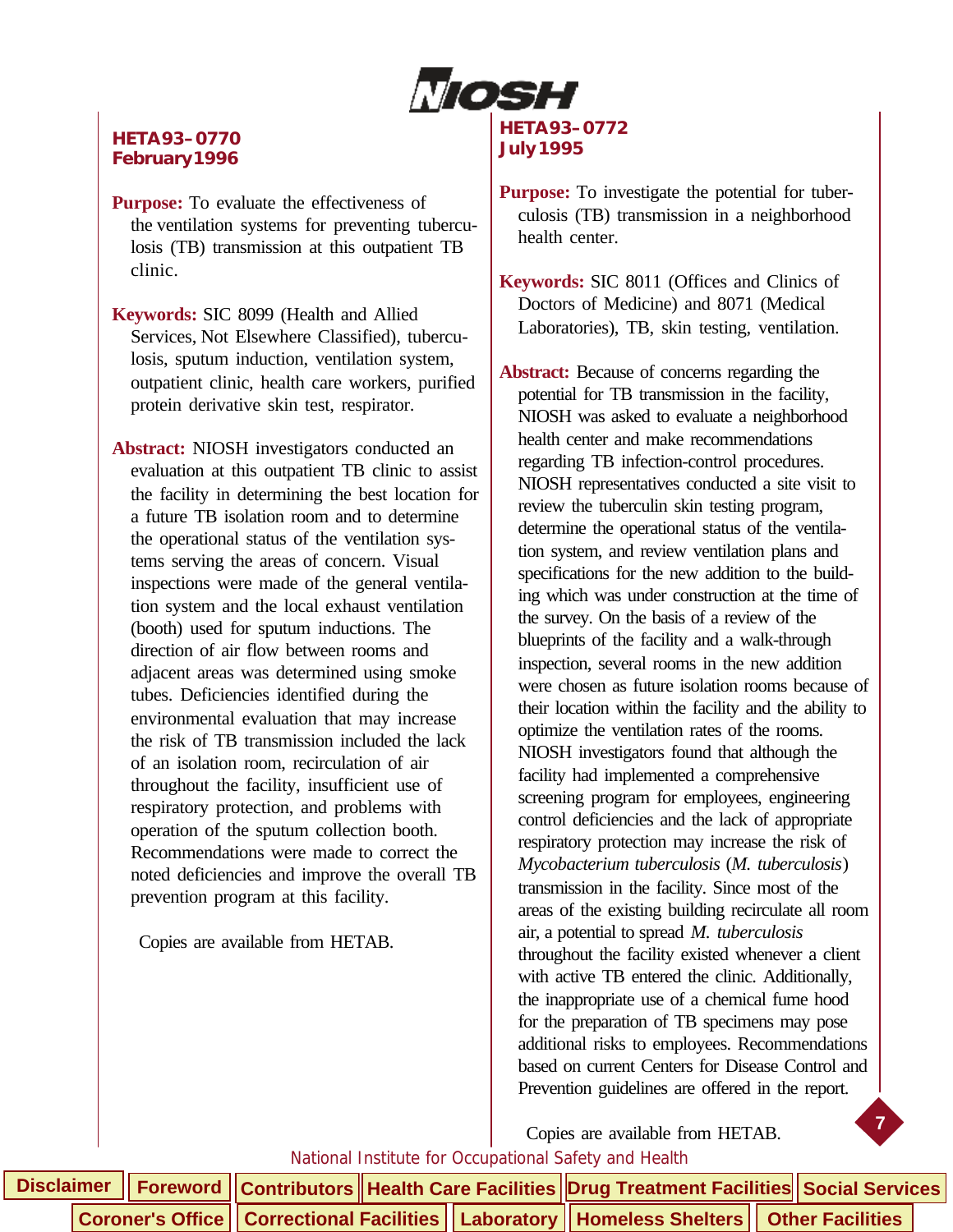

#### **HETA 93–0780 March 1996**

**Purpose:** To investigate the tuberculosis (TB) prevention program, work practices, and engineering controls at this hospital.

**Keywords:** SIC 8062 (General Medical and Surgical Hospitals), TB, ventilation, skin test, Centers for Disease Control and Prevention.

**Abstract:** NIOSH investigators conducted a health hazard evaluation to review the TB prevention program, work practices, and engineering controls within this hospital. The investigation was prompted by concerns about several purified protein derivative (PPD) skin test conversions among personnel in the Intensive Care Unit (ICU). The TB infectioncontrol program and administrative procedures and policies were reviewed with hospital representatives. Also, a limited ventilation evaluation was conducted in several regular patient rooms, treatment rooms, and rooms designated for TB isolation. The ventilation evaluation revealed a need to increase the air changes per hour (ACH) in the ICU. Also, a need for improved respiratory protection devices and a complete respirator program were needed. On the basis of updated Centers for Disease Control and Prevention guidelines, NIOSH investigators made specific recommendations about the employee purified protein derivative (PPD) skin testing program, procedures for handling infectious patients, use of respiratory protection, engineering controls, and the bacteriology laboratory's procedures for processing sputum samples.

Copies are available from HETAB.

**8**

#### **HETA 93–0950 May 1997**

- **Purpose:** To investigate the effectiveness of the tuberculosis (TB) control program at this medical center.
- **Keywords:** SIC 8062 (General Medical and Surgical Hospitals), TB, health care, hospital, infection control.

**Abstract:** NIOSH personnel conducted a health hazard evaluation of the TB control program at this medical center. Environmental evaluations were conducted at two hospitals. The evaluations focused on areas where exposure to *Mycobacterium tuberculosis* would most likely occur. Discussions were held with representatives from Infection Control, Plant Services, Respiratory Services, and the Laboratory. A limited ventilation evaluation was conducted in selected areas, including measurements of exhaust airflow and an assessment of airflow direction. A 1997 site visit included a walk-through survey of the hospitals. Observations of smoke tube traces were made to evaluate the direction of airflow in certain locations. Discussions were held with the infection control specialist and a unit nurse. A copy of the revised TB Control Policy and Procedures Manual was obtained for review. Since the initial NIOSH visit in 1994, several improvements occurred in the TB Control Program. These changes and NIOSH recommendations for other improvements to the tuberculin skin test screening program and ventilation systems are presented in the closeout letter.

Copies are available from HETAB.

|  |  |  | Disclaimer    Foreword    Contributors    Health Care Facilities  Drug Treatment Facilities    Social Services |  |  |
|--|--|--|----------------------------------------------------------------------------------------------------------------|--|--|
|  |  |  | Coroner's Office    Correctional Facilities    Laboratory    Homeless Shelters    Other Facilities             |  |  |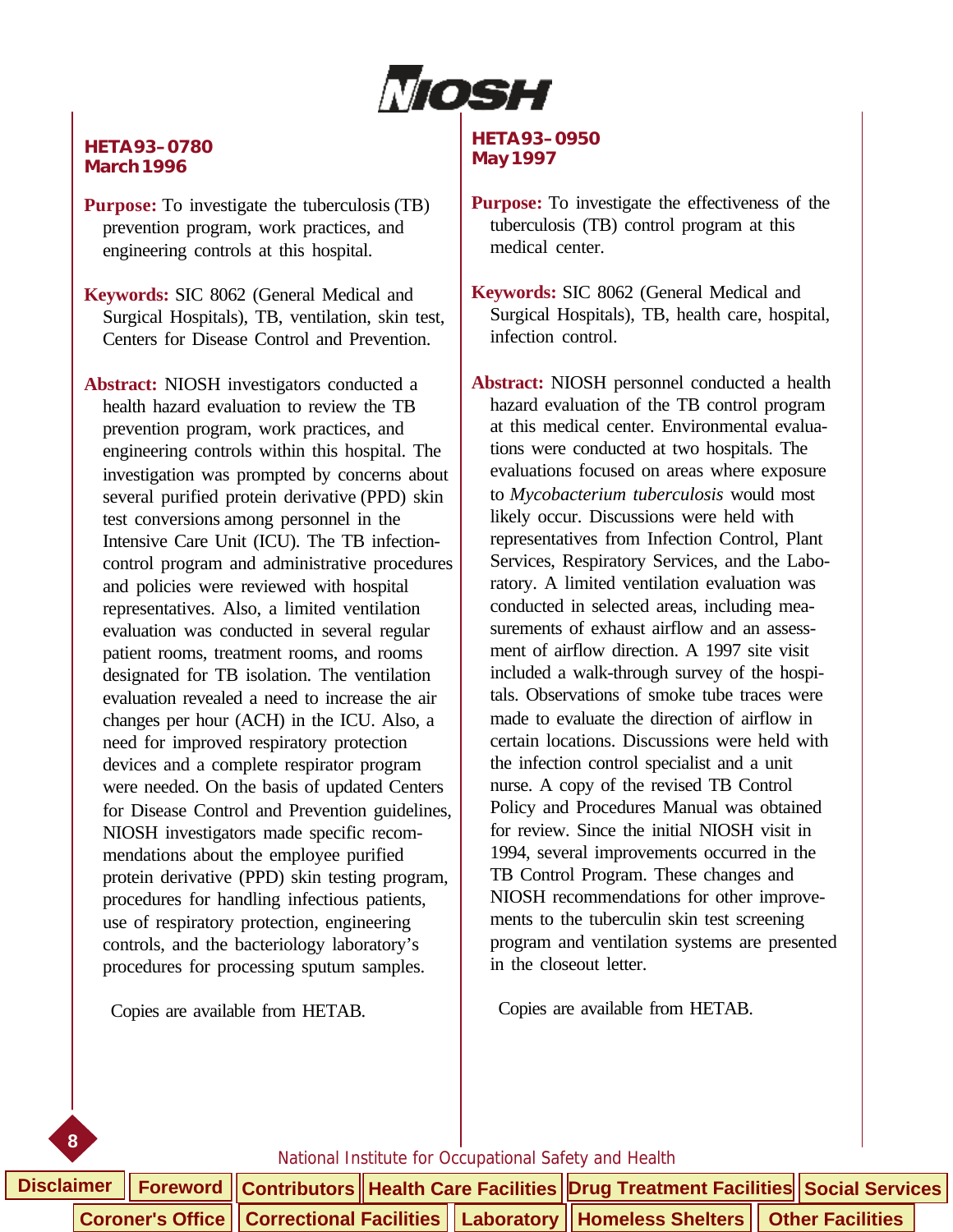

**HETA 93–0845–2367, 93–0846–2386, 93–0751–2408, 93–0847–2384, and 93–0848–2399 November 1993 to March 1994**

**Purpose:** To investigate the effectiveness of ventilation systems in reducing tuberculosis (TB) transmission in health care center facilities.

**Keywords:** SIC 8011 (Offices and Clinics of Doctors of Medicine), TB, ventilation.

**Abstract:** NIOSH investigators conducted a health hazard evaluation to assess the ventilation systems at several health care centers, especially in regard to the suitability of these systems for minimizing TB transmission. A visual inspection of the ventilation systems, as well as a review of the original specifications of the air-handling units, was completed for the centers. Smoke tubes were used to determine pressure relationships between examination rooms and corridors. A number of problems were observed with respect to the operation and maintenance of the ventilation systems that could potentially increase the risk of TB transmission in areas where TB patients might be present. Heating, ventilating, and airconditioning units were operated in an automatic mode that resulted in no air being supplied to examination rooms and laboratories when temperature set-points were satisfied. The clinics had established a tuberculin skin test screening program for clients but had no program for employees. Recommendations to correct deficiencies in the ventilation system and TB control program are offered in the full report.

 Copies are available from NTIS, individually or on CD-ROM.

#### **HETA 96–0192 August 1996**

- **Purpose:** To investigate engineering controls planned for two county tuberculosis (TB) clinics.
- **Keywords:** SIC 8093 (Specialty Outpatient Facilities, Not Elsewhere Classified), TB, clinic, respirator.

**Abstract:** NIOSH representatives conducted a health hazard evaluation to provide assistance in evaluating engineering controls planned for two county TB clinics. To prevent TB transmission from patients with unknown or unrecognized active TB, the county had committed to renovating two existing medical facilities where TB clinics are held. NIOSH visited the two facilities to determine if the proposed control measures were necessary and adequate for preventing TB transmission. NIOSH representatives met with personnel from the county's environmental health, nursing, and engineering departments to discuss ventilation requirements, use of germicidal ultraviolet radiation lamps, tuberculin skin testing, and use of respirators and portable high efficiency particulate air (HEPA) filtration units. Following this meeting, NIOSH representatives toured the areas where the current TB clinics were held as well as the area that was being renovated for future use at the facility. At both facilities, routine TB skin testing of clients was provided along with TB skin testing of suspect TB cases and close contacts of persons known to have active TB. The medical staff also provided X-rays and medical exams, and sputum samples were sometimes collected from persons suspected of having active TB. Surgical masks were provided to patients who may be infectious, and staff wore NIOSH-approved disposable HEPA respirators when treating or examining

**9**

|  |  |  | Disclaimer   Foreword   Contributors   Health Care Facilities   Drug Treatment Facilities   Social Services |  |
|--|--|--|-------------------------------------------------------------------------------------------------------------|--|
|  |  |  | Coroner's Office   Correctional Facilities   Laboratory   Homeless Shelters   Other Facilities              |  |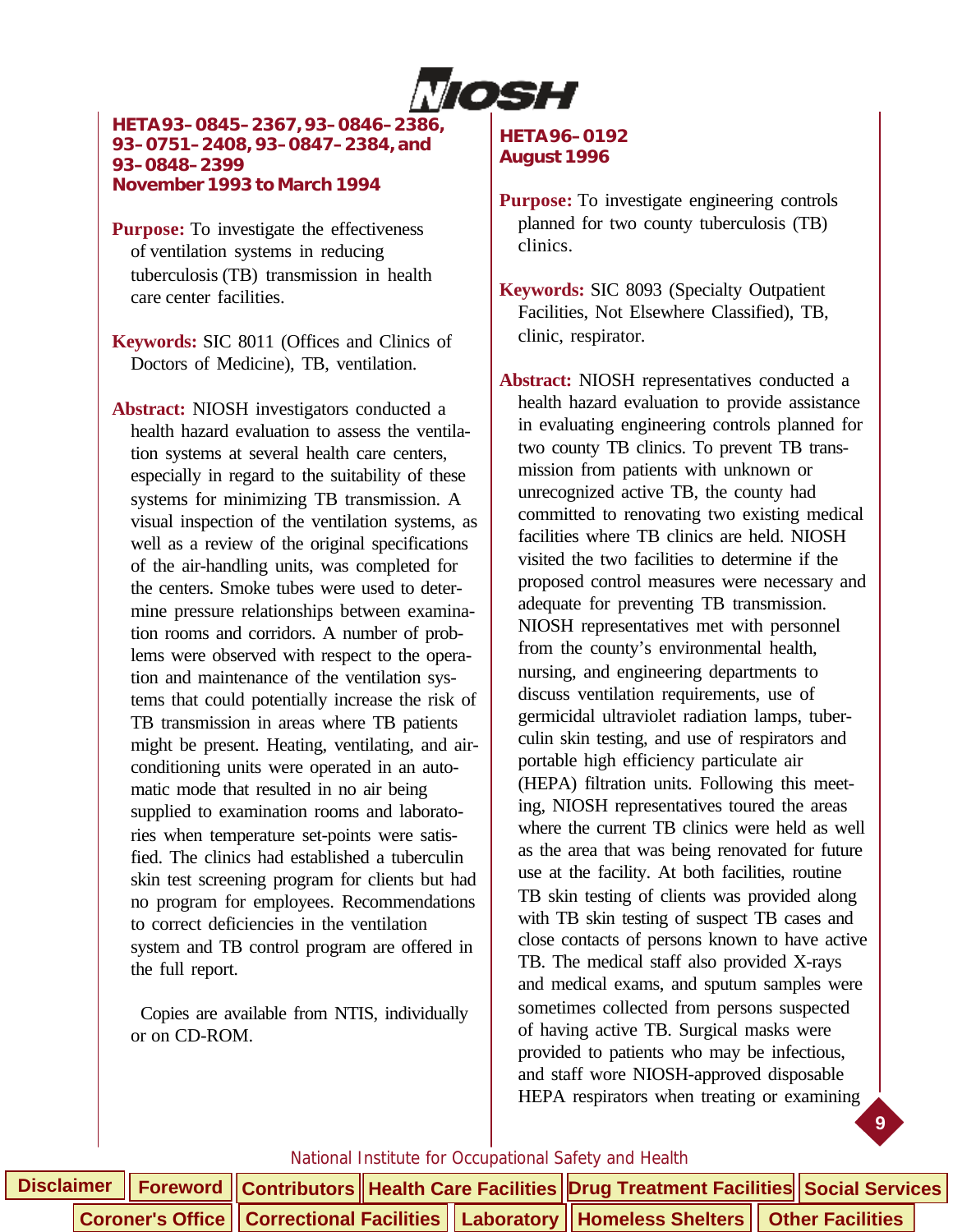

<span id="page-14-0"></span>potentially infectious TB patients. On the basis of a facility tour and discussions with county health department personnel, the NIOSH investigators supported their efforts to consolidate TB-related activities and to improve engineering controls at both facilities. NIOSH recommendations are included in the full report.

Copies are available from HETAB.

# **Drug Treatment Facilities**

#### **HETA 93–0365–2421 May 1994**

- **Purpose:** To investigate the administrative and engineering control measures that are used to reduce potential exposures to tuberculosis (TB) in an outpatient methadone maintenance and detoxification center.
- **Keywords:** SIC 8093 (Specialty Outpatient Facilities, Not Elsewhere Classified), drug treatment center, methadone, TB, tuberculin skin test (TST), ventilation.
- **Abstract:** NIOSH investigators conducted a health hazard evaluation at this outpatient facility to investigate potential TB transmission due to contact with a client population at high risk for TB. NIOSH investigators reviewed the facility's written TST program and testing results and conducted informal interviews with employees. A visual assessment of the ventilation and airflow patterns was performed, and random measurements of the supply airflows were made. The investigators found that of the 55 employees, three persons converted to a positive skin test during their employment. As information about the duration of employment was not fully available, NIOSH investigators were unable to calculate the incidence of positive skin tests among all

**10**

employees. Investigators found that the ventilation system within the center recirculated 100% of the air and is therefore not an effective engineering control for reducing exposure to TB. It was determined that a potential hazard existed for health care workers at this facility who were exposed to clients with active TB. Recommendations were made in the report to improve the ventilation systems, use appropriate personal protective equipment, and improve the TST program.

 Copies are available from NTIS, individually or on CD-ROM.

# **Social Services**

#### **HETA 92–0271–2349 September 1993**

**Purpose:** To investigate the potential for tuberculosis (TB) transmission at a parole office building.

**Keywords:** SIC 8322 (Individual and Family Social Services), parole office, TB.

**Abstract:** NIOSH investigators conducted an evaluation of the ventilation system in this parole office to assess air distribution, outside air intake and dilution. NIOSH researchers measured outside airflow and carbon dioxide  $(CO<sub>2</sub>)$  concentrations, a surrogate indicator of outside airflow into a building, and administered questionnaires to employees. Outside air intake on the first floor (and possibly the third floor) did not meet the American Society of Heating, Refrigerating, and Air-Conditioning Engineers (ASHRAE) ventilation recommendations for office space. Parole board employees may have had an added risk of TB infection because (1) parolees are at increased risk for developing active TB (all have been incarcerated, some are medically underserved,

#### National Institute for Occupational Safety and Health

**Disclaimer Foreword Contributors Health Care Facilities**

**Coroner's Office | Correctional Facilities | Laboratory | Homeless Shelters | Other Facilities**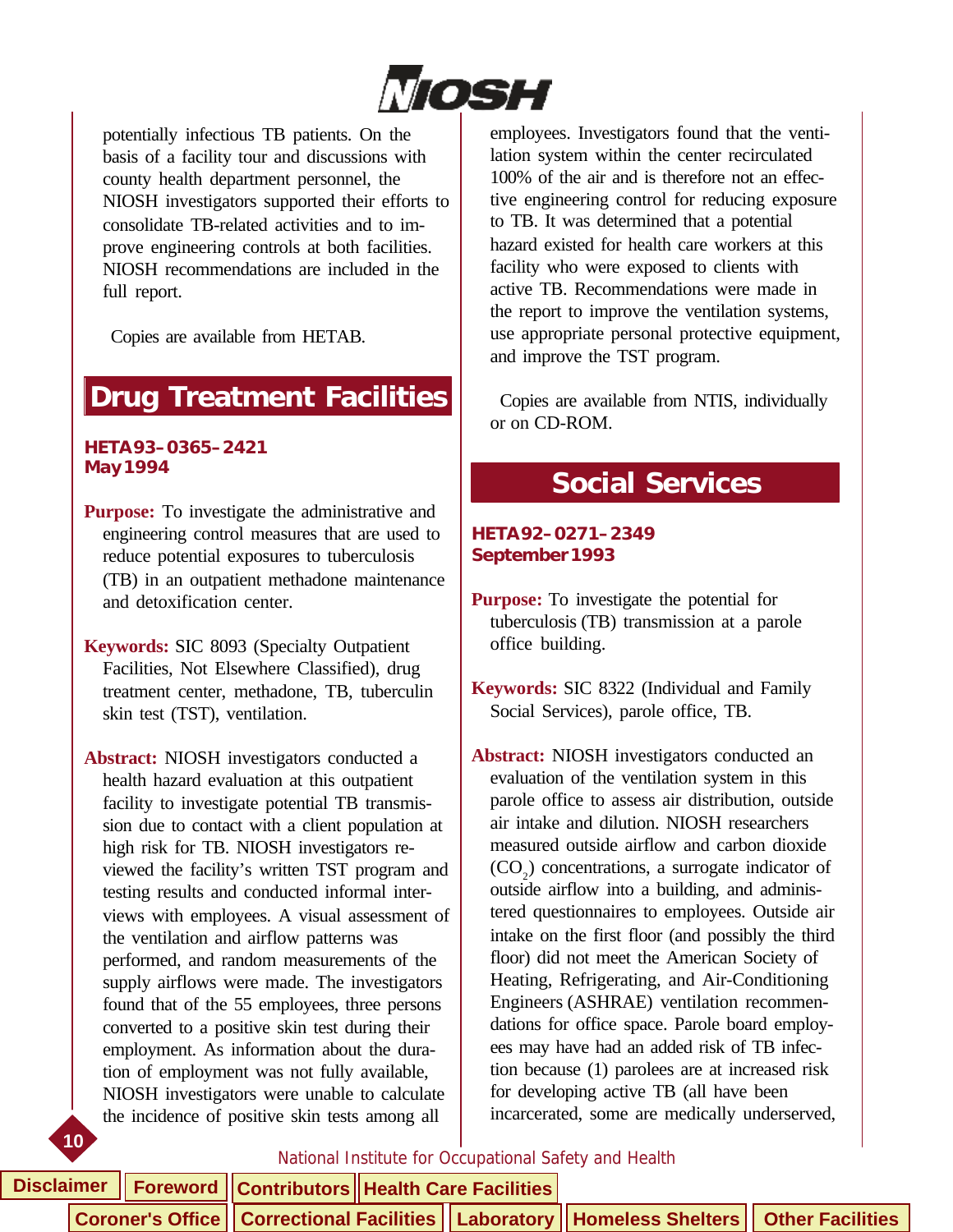

and some are homeless) and (2) the ventilation system recirculated most of the air in the facility, thereby permitting any infectious droplet nuclei in the air to spread throughout the facility. Recommendations for an employee TB screening program and improvements to the ventilation system were provided in the full report.

 Copies are available from NTIS, individually or on CD-ROM.

#### **HETA 92–0345–2457 September 1994**

**Purpose:** To investigate the potential for occupational exposure to *Mycobacterium tuberculosis* (*M. tuberculosis*) among social services employees.

**Keywords:** SIC 8093 (Specialty Outpatient Facilities, Not Elsewhere Classified), tuberculosis (TB), tuberculin skin test (TST).

**Abstract:** NIOSH investigators conducted a health hazard evaluation to assess the potential for occupational exposure to *M. tuberculosis* among county social services employees. NIOSH conducted a TST program among these county employees. One hundred fortyeight employees participated in the initial TST. In the follow-up TST program, one person converted to a positive skin test out of a total of 78 who completed the study. The low participation rates for the study prevented drawing any definitive conclusions regarding the risk of occupational transmission of TB among employees. A recommendation was made to continue the skin testing program for those workers who are potentially occupationally exposed to TB.

 Copies are available from NTIS, individually or on CD-ROM.

#### **HETA 93–0891–2430 June 1994**

- **Purpose:** To investigate the potential risk of tuberculosis (TB) transmission to social service employees at three sites.
- **Keywords:** SIC 9441 (Administration of Social, Human Resource and Income Maintenance Programs), TB, social service, welfare, indoor air quality, indoor environmental quality.

**Abstract:** NIOSH representatives conducted a health hazard evaluation of several social service offices to determine (1) whether employees can reasonably anticipate risk of exposure to TB, and (2) what engineering and administrative controls should be recommended for social service settings. NIOSH investigators assessed the ventilation system of the food stamp office and conducted a medical evaluation of employees at all three sites. The environmental evaluation indicated that the air handling units were not supplying sufficient outdoor air (for dilution ventilation) on the day of measurement. The medical evaluation included confidential interviews with 18 workers and a review of the methods and results of a voluntary TB screening. Because of sample size, the results of this screening effort may not represent the actual prevalence of tuberculous infection. Recommendations for an employee TB education and screening program for Division of Welfare employees and for improvements to the ventilation system in the food stamp office were provided in the full report.

 Copies are available from NTIS, individually or on CD-ROM.



|  |  |  | Disclaimer    Foreword    Contributors    Health Care Facilities    Drug Treatment Facilities    Social Services |  |  |
|--|--|--|------------------------------------------------------------------------------------------------------------------|--|--|
|  |  |  | Coroner's Office    Correctional Facilities    Laboratory    Homeless Shelters    Other Facilities               |  |  |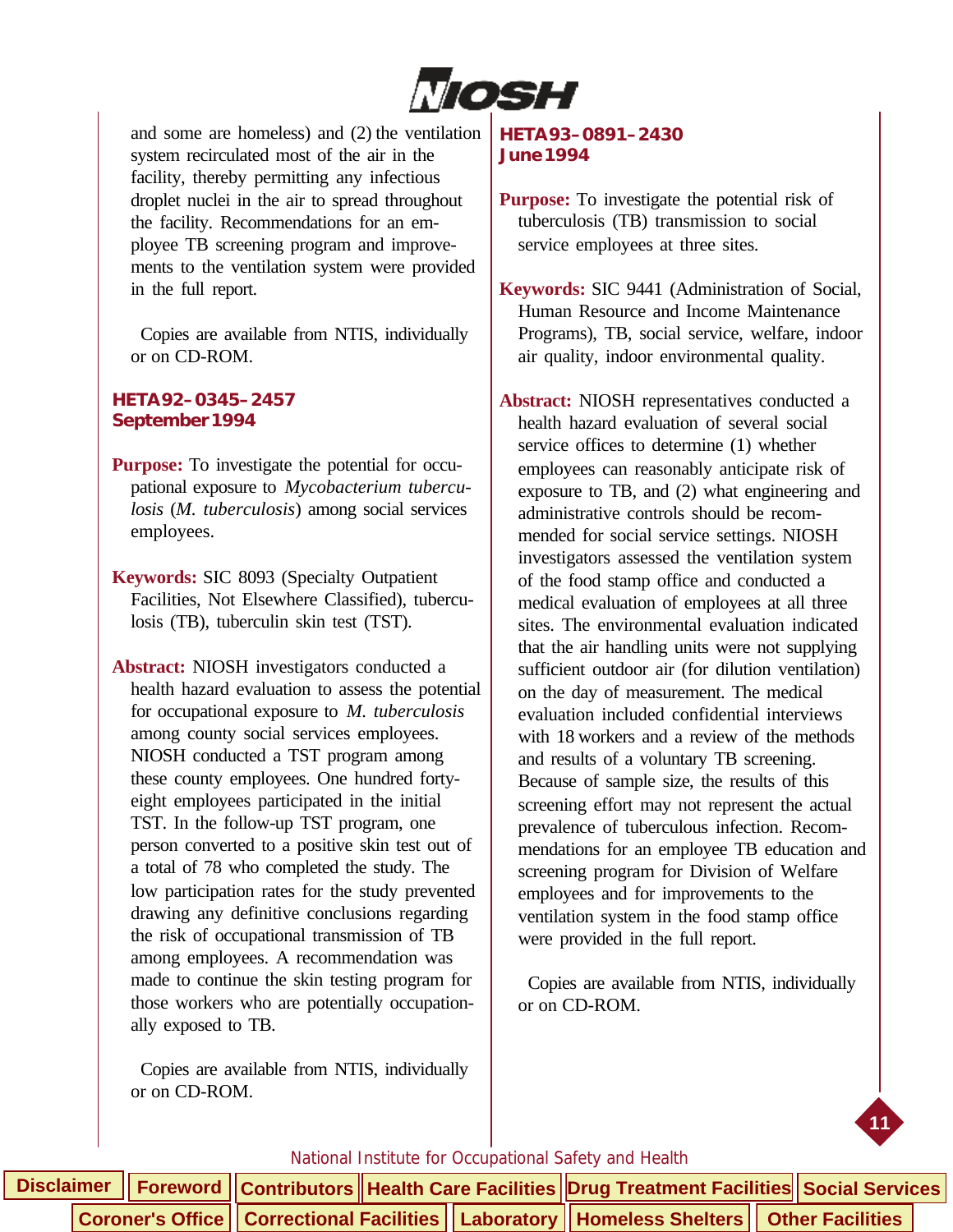

#### <span id="page-16-0"></span>**HETA 96–0233 September 26, 1996**

**Purpose:** To investigate potential transmission of tuberculosis (TB) from high-risk clients to employees working in housing program administrative offices.

**Keywords:** SIC 9531 (Administration of Housing Programs), TB, engineering controls.

**Abstract:** NIOSH investigators met with staff and management of this city housing program to discuss potential transmission of TB from high-risk clients to employees. NIOSH was asked to provide advice about procedures and engineering controls to prevent occupational transmission of TB. NIOSH representatives did not collect specific data about the risk of TB infection incurred from relatively brief visits to the offices by applicants seeking housing. However, many of the applicants appear to fall within high-risk categories for active TB disease. Therefore, it is reasonable to take measures to reduce the chances of TB transmission. Recommendations for reducing exposure risk through employee education and early identification of persons with symptoms of active disease were provided in the closeout report.

Copies are available from HETAB.

**12**

### **Coroner's Office**

**HETA 92–0171–2255 September 1992**

**Purpose:** To investigate the potential for tuberculosis (TB) transmission resulting from autopsies of persons with TB at time of death.

**Keywords:** SIC 9199 (General Government Not Elsewhere Classified), autopsy, morgue, TB, germicidal ultraviolet (UV) radiation, ventilation.

**Abstract:** NIOSH investigators conducted an evaluation at this medical examiner's office regarding the potential for TB transmission resulting from autopsies conducted on persons who had active multidrug-resistant TB at the time of their death. Investigators evaluated the ventilation systems serving the morgue and office areas and observed work practices and use of personal protective equipment during an autopsy. A fog-generating device and ventilation smoke tubes used to visually assess airflow patterns demonstrated the potential for air movement out of the morgue and into surrounding areas. Thus, researchers concluded that a potential hazard existed for workers exposed to aerosols containing *Mycobacterium tuberculosis* generated during autopsy. The use of high-speed tools and other aerosol generating procedures that encounter collections of TB-infected material presents a potentially high-risk exposure situation. Recommendations were made in the report to correct existing ventilation deficiencies, including isolation of the morgue ventilation system, use of personal protective equipment, safe use of germicidal UV lamps, and the provision of separate clean and dirty change areas for morgue personnel.

 Copies are available from NTIS, individually or on CD-ROM.

|  |  | Disclaimer    Foreword    Contributors    Health Care Facilities    Drug Treatment Facilities    Social Services |  |  |  |
|--|--|------------------------------------------------------------------------------------------------------------------|--|--|--|
|  |  | Correctional Facilities   Laboratory   Homeless Shelters   Other Facilities                                      |  |  |  |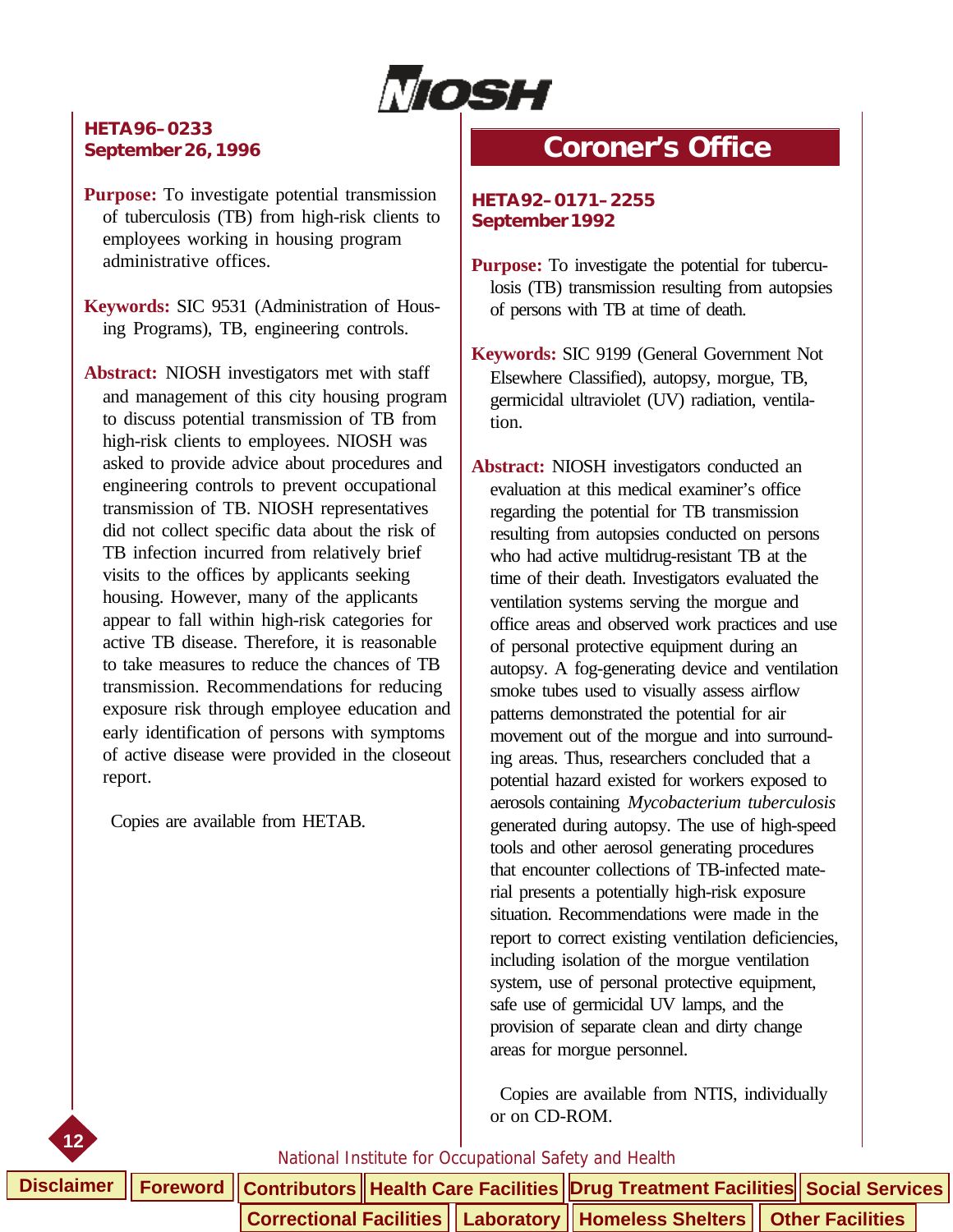

#### <span id="page-17-0"></span>**HETA 96–0019–2666 December 1997**

**Purpose:** To investigate airborne particulates generated by a pneumatic reciprocating saw equipped with local exhaust ventilation (LEV).

**Keywords:** SIC 9221 (Police Protection), tuberculosis, human immunodeficiency virus, coroner, bloodborne pathogen, noise, cranial saws.

**Abstract:** NIOSH investigators conducted a health hazard evaluation in this coroner's office to evaluate a pneumatic reciprocating saw equipped with LEV used for making cranial openings during forensic autopsies and examinations. The objective of the NIOSH evaluation was to determine if the alternative reciprocating saw generated less tissue and bone fragment aerosol that could potentially enter the breathing zone of the operating forensic technician. Differences in peak concentrations of airborne particulates measured during autopsies with and without the aid of LEV, indicate that LEV significantly reduced the aerosols produced by the reciprocating saws. No short-term, high concentrations of particulates were observed during autopsies utilizing the LEV system. LEV applied at the cutting surface of reciprocating surgical saws can be an effective tool to reduce the risk of occupational exposure to blood, bone, and tissue aerosol fragments during autopsies. However, the vacuum system should be mechanically integrated with the activation of the reciprocating saw, eliminating the possibility of operator error.

Copies are available from NTIS.

# **Correctional Facilities**

**HETA 92–282–2297 March 1993**

**Purpose:** To investigate medical department staff exposure to *Mycobacterium tuberculosis* (*M. tuberculosis*) at a correctional facility.

**Keywords:** SIC 9223 (Correctional Institutions), prisons, tuberculosis (TB).

**Abstract:** NIOSH investigators conducted a health hazard evaluation at this correctional institution to determine whether staff in the Medical Department were potentially exposed to *M. tuberculosis* from an inmate diagnosed with active TB. NIOSH investigators met with representatives of labor and management to collect information regarding the patient's illness, isolation, and treatment, and the TB screening programs provided by the correctional institution. The heating, ventilating, and air-conditioning system in the Medical Department was evaluated to identify possible deficiencies that could contribute to the transmission of *M. tuberculosis*. The majority of air in the building was recirculated. Because of this, there was a potential for *M. tuberculosis* from the Medical Department to be transmitted throughout that department as well as the administrative offices. Other ventilation deficiencies that may increase the potential for *M. tuberculosis* transmission included insufficient total and outside air supply, and incorrect pressure relationships between rooms and adjacent corridors. Recommendations to reduce the potential for *M. tuberculosis* transmission, including medical screening and improved ventilation, were provided in the report.

 Copies are available from NTIS, individually or on CD-ROM.

**13**

|                         |  |  | Disclaimer    Foreword    Contributors    Health Care Facilities    Drug Treatment Facilities    Social Services |  |  |
|-------------------------|--|--|------------------------------------------------------------------------------------------------------------------|--|--|
| <b>Coroner's Office</b> |  |  | Laboratory    Homeless Shelters    Other Facilities                                                              |  |  |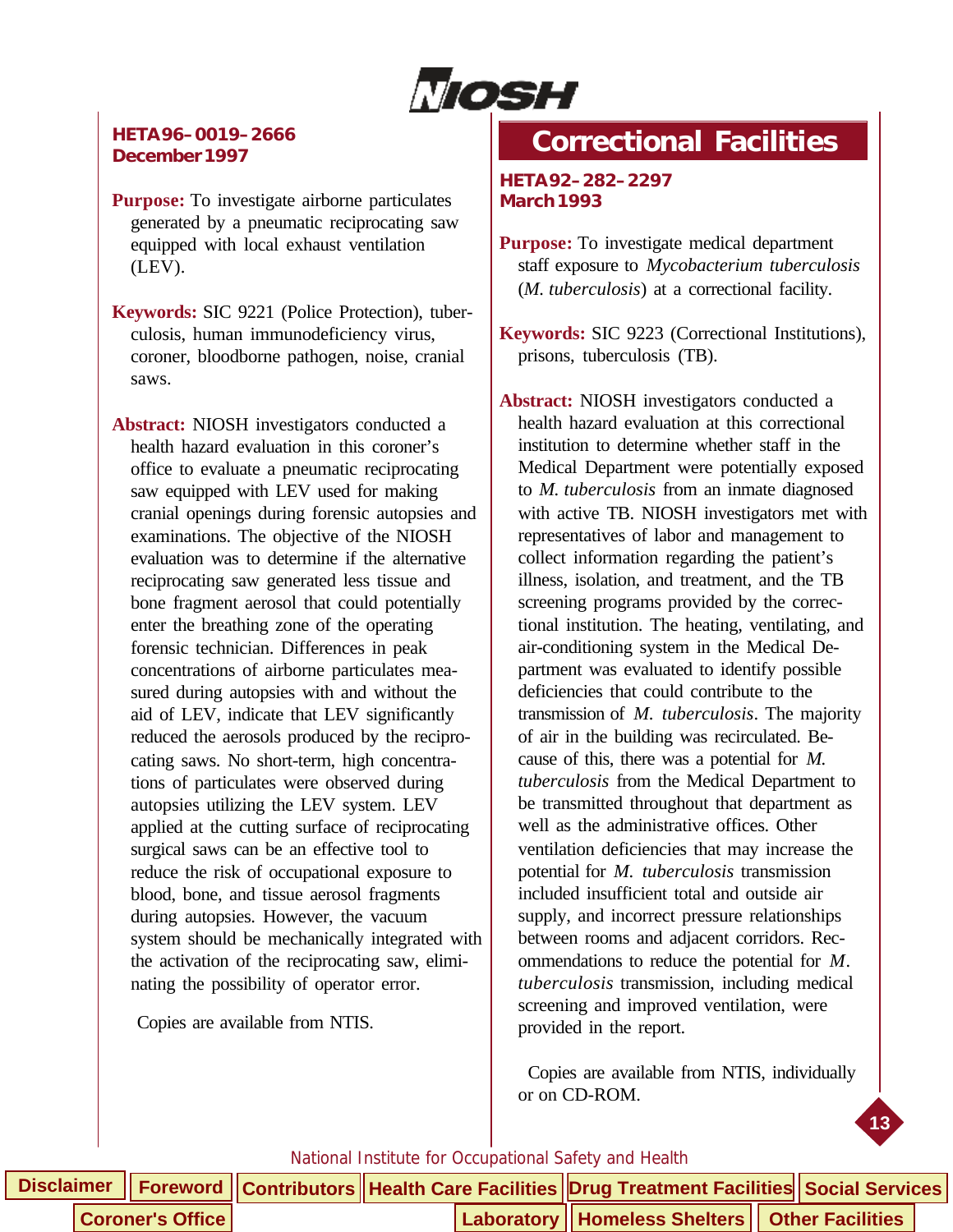

#### **HETA 93-0364 May 1993**

**Purpose:** To evaluate the tuberculosis (TB) control policy at this youth detention center.

**Keywords:** SIC (9223 Correctional Institutions), TB, correctional facility, detention, youth, tuberculin skin test.

**Abstract:** NIOSH investigators reviewed the TB control policy at this youth detention center. The detention center's policy required TB skin testing for all employees at time of employment and annually thereafter. Review of the medical department TB records revealed that the records were incomplete. Test results and follow-up procedures were recorded on a number of different forms located in different areas. In addition, many of the negative skin tests were recorded in the records as "negative," rather than as the number of millimeters of induration. The only skin test conversion documented in the records occurred in 1982. There had been no known active TB cases among residents or staff at the detention center. Recommendations were made in the report to develop a written TB control program in accordance with the Centers for Disease Control and Prevention guidelines, improve record keeping, and enhance TB educational efforts.

Copies are available from HETAB.

#### **HETA 93-0748 January 1996**

**14**

**Purpose:** To evaluate the ventilation systems serving this county jail.

**Keywords:** SIC (9223 Correctional Institutions), tuberculosis (TB), correctional facility, jail, ventilation.

**Abstract:** NIOSH investigators conducted a ventilation system evaluation to assess the potential for dissemination of airborne *Mycobacterium tuberculosis (M. tuberculosis)* at this county jail. The ventilation system evaluation consisted of a review of mechanical plans, discussions with persons responsible for maintenance of the heating, ventilation, and air-conditioning (HVAC) systems, and a visual assessment of air flow patterns (using chemical smoke) in the cell block areas. HVACs of various designs were observed throughout the jail. Many of the systems or components were inoperable. In some areas, natural ventilation (open windows) and ceiling fans were used to enhance the mechanical ventilation. In the cell block area used to isolate suspected TB infected inmates, the exhaust and supply duct work to the individual cells and associated corridors were disconnected from the central HVAC system to minimize the recirculation of contaminated air. However, this also resulted in no outdoor air being delivered to the occupied spaces. A floor fan was positioned to blow air across the face of the isolation cells, and another was positioned perpendicular to the first, exhausting entrained air out of an open door. Based on the location of the guard's desk, air from the cells that was not exhausted was directed at the guard. Recommendations were made to correct the ventilation deficiencies and improve directional air flow, dilution, and removal of contaminated air. Additional recommendations were made to improve the overall TB control program (screening of employees, education and training, use of respiratory protection, etc.).

Copies are available from HETAB.

|  | Disclaimer │ Foreword │ Contributors │ Health Care Facilities │ Drug Treatment Facilities│ Social Services │                                                    |  |  |  |  |
|--|-----------------------------------------------------------------------------------------------------------------------------------------------------------------|--|--|--|--|
|  | $\vert$ Coroner's Office $\vert\vert$ Correctional Facilities $\vert\vert$ Laboratory $\vert\vert$ Homeless Shelters $\vert\vert$ Other Facilities $\vert\vert$ |  |  |  |  |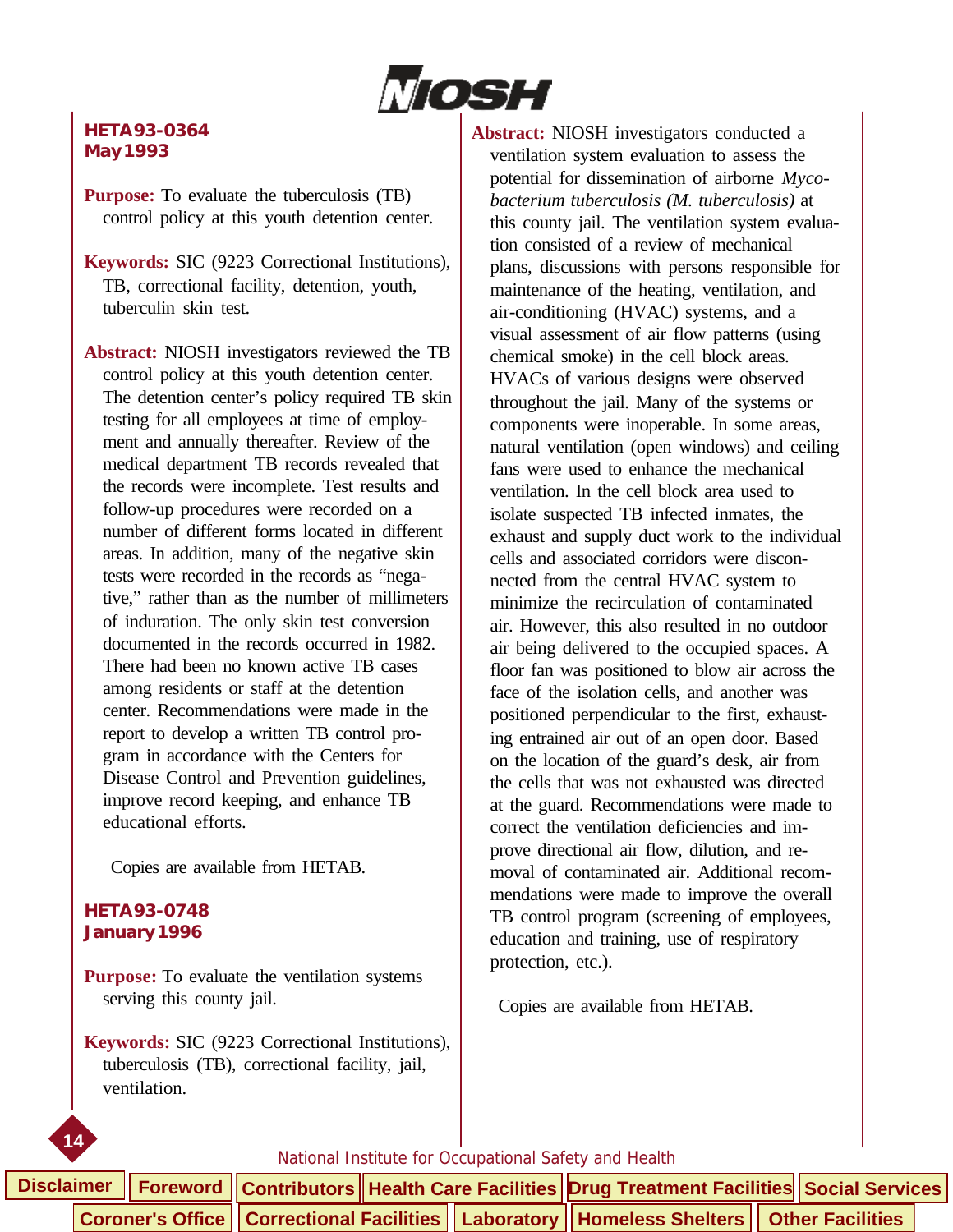Nosh

#### **HETA 94–0238–2484 February 1995**

**Purpose:** To investigate the potential for tuberculosis (TB) transmission among law enforcement personnel who have contact with prisoners.

**Keywords:** SIC 9221 (Police Protection), TB, tuberculin skin test (TST), correctional facility, indoor environmental quality, ventilation.

**Abstract:** NIOSH representatives conducted an environmental and medical evaluation at this correctional facility. Confidential medical interviews were conducted with five of the seven employees who were reported to have newly reactive TSTs. The on-site occupational health nurse was interviewed, and medical records and the employee TST program were reviewed. The heating, ventilating, and airconditioning (HVAC) units that served the offices and cellblocks were evaluated to determine their effectiveness in reducing the airborne transmission of infectious agents. The medical evaluation found that six (9%) of the employees who had received a TST had a positive response. The available TST data were not sufficient to assess the prevalence of TB infection or the extent of work-related risk of TB among employees. The physical evaluation of the ventilation system indicated that it was potentially inadequate, and some of the HVAC units serving the office areas had signs of deficient general maintenance. NIOSH investigators determined that the employees may have had an increased risk of occupationally acquired TB infection because they are in contact with prisoners, a group considered to be at high risk for developing active TB. Recommendations for an employee TB education and surveillance program, and for improving the work environment, especially the ventilation systems, were presented in the full report.

 Copies are available from NTIS, individually or on CD-ROM.

#### **HETA 95–0024–2518 August 1995**

- **Purpose:** To investigate the potential for tuberculosis (TB) transmission among law enforcement personnel who have contact with prisoners.
- **Keywords:** SIC 9221 (Police Protection), TB, tuberculin skin test (TST), correctional facility, prisoners, indoor environmental quality ventilation.

**Abstract:** NIOSH investigators conducted a health hazard evaluation at this correctional facility to evaluate the potential for TB transmission among personnel who have contact with prisoners. Confidential medical interviews were conducted with employees who were reported to have newly reactive TSTs, and medical records and the employee TST program were reviewed. A walk-through inspection of the facility was conducted, and ventilation measurements were made to evaluate the potential for dissemination of droplet nuclei. The environmental evaluation revealed deficiencies in the amount of outdoor air supplied to the cell block area and in the delivery of supply air to the cell block and office areas. These deficiencies minimize the contribution of ventilation and directional airflow in diluting or removing contaminated air. The available TST data were not sufficient to assess the prevalence of TB infection or the occupational risk of TB transmission among employees. However, employees have contact with prisoners, a group considered to be at high risk for developing active TB. Recommendations for improving the TST surveil lance program and environmental controls were provided in the report.

 Copies are available from NTIS, individually or on CD-ROM.

**15**

|  |  |  | Disclaimer    Foreword    Contributors    Health Care Facilities    Drug Treatment Facilities    Social Services |  |
|--|--|--|------------------------------------------------------------------------------------------------------------------|--|
|  |  |  | <b>Coroner's Office   Correctional Facilities   Laboratory   Homeless Shelters   Other Facilities  </b>          |  |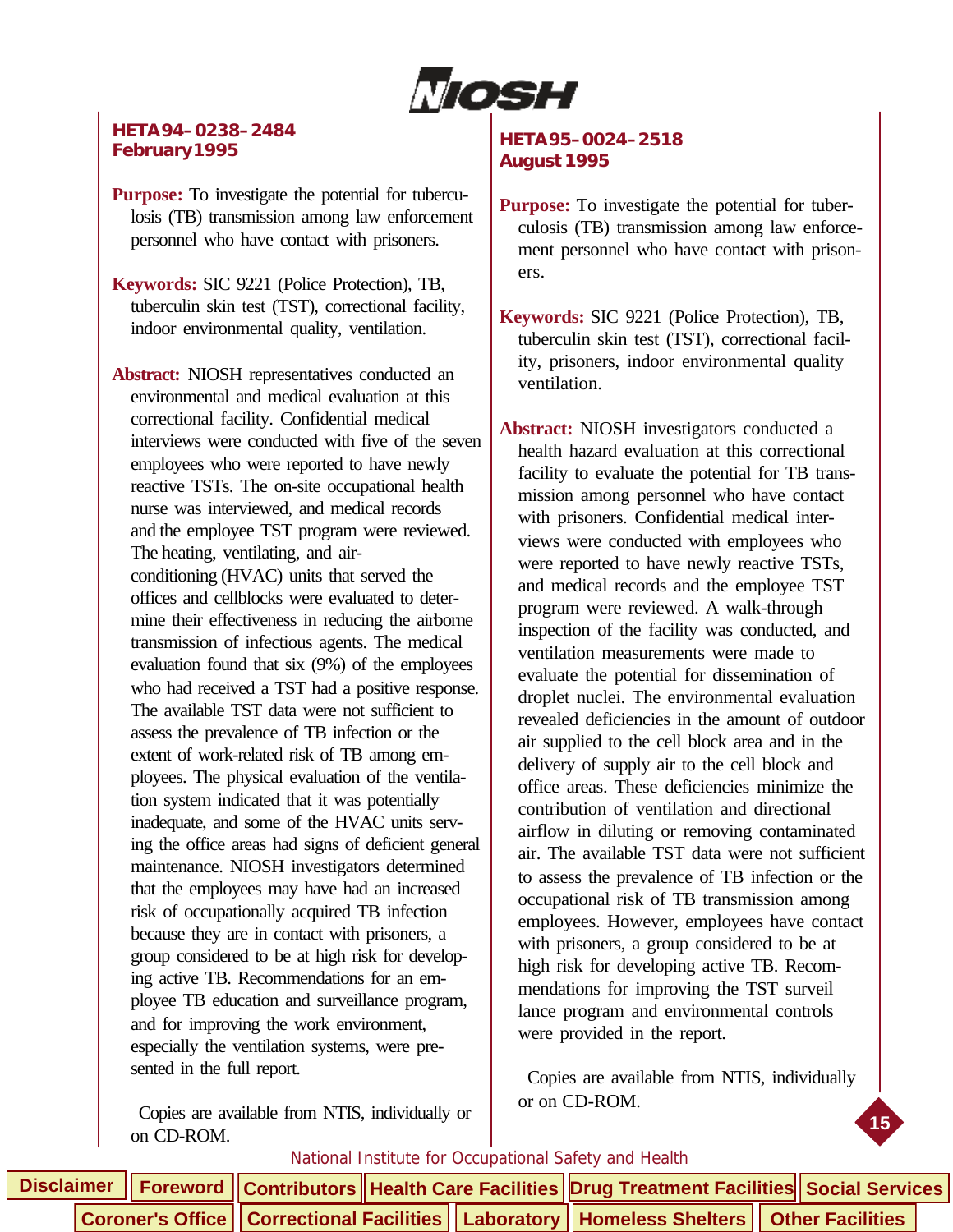

# **Laboratory**

#### <span id="page-20-0"></span>**HETA 92–0377–2625 January 1997**

- **Purpose:** To investigate the transmission of TB among employees working in laboratories where clinical specimens are processed.
- **Keywords:** SIC 8071 (Medical Laboratories), TB, laboratory-acquired infections, skin testing, ventilation.
- **Abstract:** NIOSH investigators conducted a health hazard evaluation at this medical laboratory regarding the transmission of tuberculosis among employees working in laboratories where clinical specimens were processed. Workers handling viable *Mycobacterium tuberculosis* (*M. tuberculosis*) specimens may be at increased risk of becoming infected while performing their jobs. According to employee recall, 23% of persons employed in the labs converted to a positive tuberculin skin test over an 8-year period. However, limitations of the study made it difficult to draw any definitive conclusions regarding the risk of occupational transmission of *M. tuberculosis* among the employees at these laboratories. It is imperative that the laboratory follows current Centers for Disease Control and Prevention guidelines for handling *M. tuberculosis* samples. Recommendations were offered in the full report to reduce the risk of occupational transmission of TB and to improve the working environment for the employees.

Copies are available from NTIS.

#### **HETA 93–0282–2303 April 1993**

- **Purpose:** To investigate possible exposures to ultraviolet (UV) radiation in a hospital microbiology laboratory.
- **Keywords:** SIC 8071 (Medical Laboratories), tuberculosis (TB), UV radiation.

**Abstract:** NIOSH investigators conducted a health hazard evaluation to evaluate possible exposures to ultraviolet radiation in a hospital microbiology laboratory. Exposure to UV radiation was from germicidal UV lamps present in a Class II Type A biological safety cabinet (BSC). Ultraviolet radiation levels varied widely, depending on the location of measurement. At eye level directly in front of the BSC, irradiance was approximately 4.0 microwatts per square centimeter  $(\mu W)$ cm<sup>2</sup> ); this equates to a NIOSH/ACGIH permissible exposure time of 25 minutes for unprotected workers. The UV irradiance at an adjacent computer terminal (eye level) was 0.8 µW/cm2 (permissible exposure time of 120 minutes). Exposure to UV radiation was determined to present a potential health hazard for employees working near the BSC. Recommendations to minimize employee exposures to UV are included in the report.

 Copies are available from NTIS, individually or on CD-ROM.



|  |                                                     |  | Disclaimer │ Foreword │ Contributors │ Health Care Facilities │Drug Treatment Facilities│ Social Services |  |  |
|--|-----------------------------------------------------|--|-----------------------------------------------------------------------------------------------------------|--|--|
|  | <b>Coroner's Office   Correctional Facilities  </b> |  | Homeless Shelters   Other Facilities                                                                      |  |  |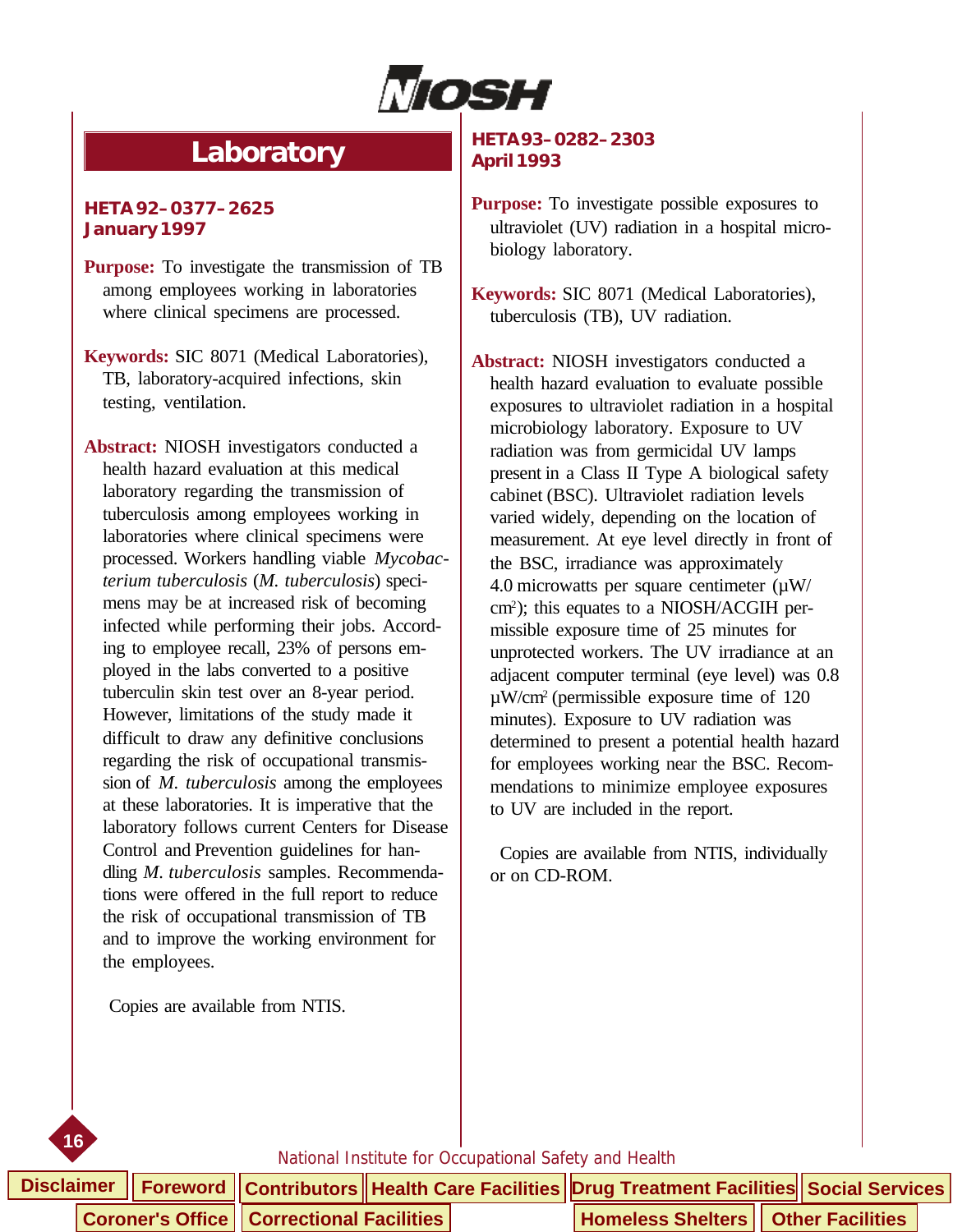Nosh

#### **HETA 93–0769–2489 February 1995**

**Purpose:** To investigate the potential for *Mycobacterium tuberculosis* (*M. tuberculosis*) transmission in this mycobacteriology laboratory.

**Keywords:** SIC 8071 (Medical Laboratories), tuberculosis (TB), laboratory-acquired infections, skin testing, ventilation.

**Abstract:** NIOSH investigators conducted an evaluation to assess the control measures used to prevent *M. tuberculosis* transmission in this mycobacteriology laboratory. A walk-through survey of the laboratory and a visual assessment of its heating, ventilating, and air conditioning system was conducted at the time of the site visit. Additionally, the employee tuberculin skin testing (TST) program was reviewed, and a microbiologist was observed during the processing of samples to evaluate work practices and procedures. The visual assessment of the ventilation system and evaluation of the design of the laboratory revealed that the potential exists for dissemination of *M. tuberculosis* to other parts of the laboratory. The facility did not have a written TST surveillance program and, at the time of the evaluation, no central file was used for tracking TST results. A respiratory protection program meeting Occupational Safety and Health Administration requirements had not been implemented for the laboratory. A potential health hazard existed for workers who may be exposed to aerosols generated in the laboratory, due to deficiencies in the design of the laboratory and operation of the ventilation system and the lack of appropriate respiratory protection. Since the TB laboratory is not properly sealed, the possibility existed that *M. tuberculosis* bacilli could be disseminated to other areas of the laboratory. Recommendations were presented in this report to

correct deficiencies identified during the evaluation and to meet the minimum guidelines recommended by Centers for Disease Control and Prevention and National Institutes of Health.

 Copies are available from NTIS, individually or on CD-ROM.

#### **HETA 98–0296 November 1998**

**Purpose:** To investigate the tuberculosis (TB) transmission controls in place in a mycobacteriology laboratory.

**Keywords:** SIC 8071 (Medical Laboratories), TB, laboratory-acquired infections, ventilation.

**Abstract:** An evaluation of this mycobacteriology laboratory was conducted to assess the TB controls in place at the facility. Measurements were taken for airflow, air static pressure, and particle counts to quantify containment parameters. Measurements were also made of the energy produced by ultraviolet germicidal irradiation (UVGI) lamps located in the bacteriology laboratory, the biology safety cabinet, and the Biosafety Level 3 containment laboratory. NIOSH investigators found that the use of physical barriers alone could not prevent the migration of contaminants from one area to another. NIOSH recommended the use of general ventilation to create pressure differentials between activity zones to minimize opportunities for contaminant escape when doors are opened. Additional recommendations concerning the use of UVGI and respiratory protection are made in the report, along with recommendations for preventative maintenance of the ventilation system and laboratory hoods.

Copies are available from HETAB.

**17**



|  |  |  |  | Disclaimer   Foreword   Contributors   Health Care Facilities Drug Treatment Facilities Social Services |  |
|--|--|--|--|---------------------------------------------------------------------------------------------------------|--|
|  |  |  |  | Coroner's Office    Correctional Facilities    Laboratory    Homeless Shelters    Other Facilities      |  |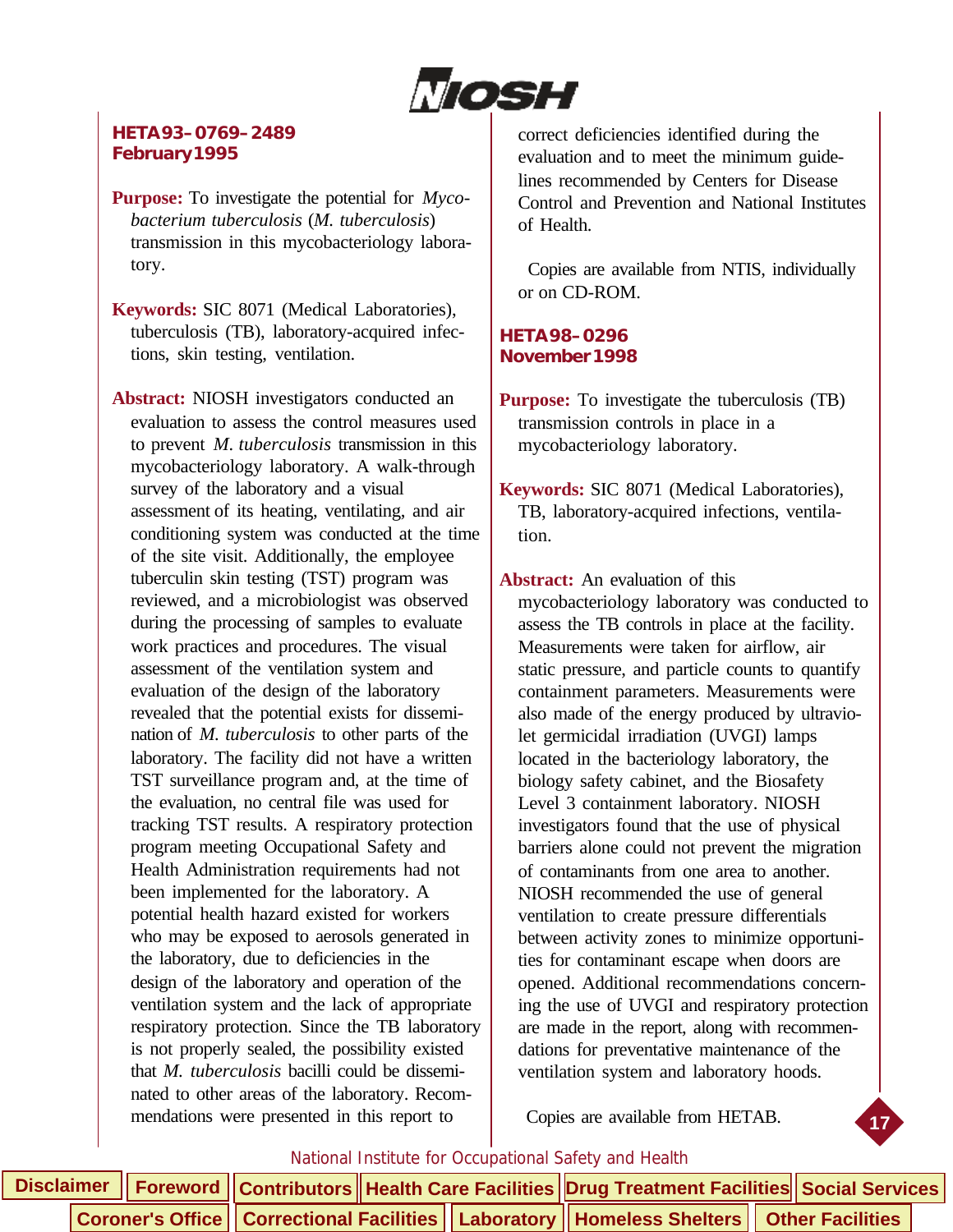

# <span id="page-22-0"></span>**Homeless Shelters**

#### **HETA 92–0320–2357 October 1993**

- **Purpose:** To investigate control measures used to prevent tuberculosis (TB) transmission at a social service facility and homeless center.
- **Keywords:** SIC 8399 (Social Services, Not Elsewhere Classified), TB, germicidal ultraviolet (GUV) radiation, skin testing, ventilation.
- **18 Abstract:** NIOSH investigators conducted a health hazard evaluation at a social services facility that provides counseling, medical care, and housing assistance for homeless clients. NIOSH was asked to investigate the operational status of a ventilation system and GUV lamps in preventing TB transmission, along with assessing the potential for *Mycobacterium tuberculosis* (*M. tuberculosis*) exposures from the homeless center located in the same building. At this facility, investigators reviewed the written tuberculin screening program and results of the client and employee tuberculin skin tests (TST). A visual assessment of the ventilation system and airflow patterns was made, and measurements of the supply and exhaust airflows were obtained and compared to the design specifications. The majority of the air in the facility is recirculated and therefore, there is potential for airborne *M. tuberculosis* to be transmitted throughout the facility. Other deficiencies identified that may increase the potential for TB transmission included insufficient outside air supply and inconsistent client screening techniques. At the homeless center, a visual assessment of the ventilation system was performed and results of the employee tuberculin screening were reviewed. The only mechanical ventilation systems are the exhaust

fans, in the bathrooms, gymnasium, and kitchen and the cool-air recirculating system in the cafeteria. Since the center relies on exhaust fans and natural ventilation for dilution and removal of air contaminants, a potential for TB exposures exists whenever a client with active TB attends the center. A potential health hazard existed for workers exposed to clients who have active TB in both the social services facility and the homeless center. The report, contained recommendations to reduce the potential for TB transmission, including improved TST screening and ventilation at each facility.

 Copies are available from NTIS, individually or on CD-ROM.

#### **HETA 93–0771–2437 July 1994**

**Purpose:** To investigate the potential for *Mycobacterium tuberculosis* (*M. tuberculosis*) transmission in a residential care facility.

- **Keywords:** SIC 8361 (Social Services, Residential Care), tuberculosis (TB), human immunodeficiency virus (HIV)-infection, skin testing, ventilation.
- **Abstract:** NIOSH investigators conducted a health hazard evaluation at this residential care facility to evaluate the potential for *M. tuberculosis* transmission in the residential facility duplexes that were to provide housing for homeless HIV- infected persons. On the basis of a review of the plans of the facility and a walk-through inspection, a room was selected that could be used to house individuals with suspected infectious TB. The room was recommended on the basis of its remote location within the complex and the ability to optimize ventilation rates. Further evaluation was recommended to ensure that short-circuiting of the supply and exhaust airflows would

|  |                                                         |  |  | Disclaimer    Foreword    Contributors    Health Care Facilities    Drug Treatment Facilities    Social Services |                         |  |
|--|---------------------------------------------------------|--|--|------------------------------------------------------------------------------------------------------------------|-------------------------|--|
|  | Coroner's Office   Correctional Facilities   Laboratory |  |  |                                                                                                                  | <b>Other Facilities</b> |  |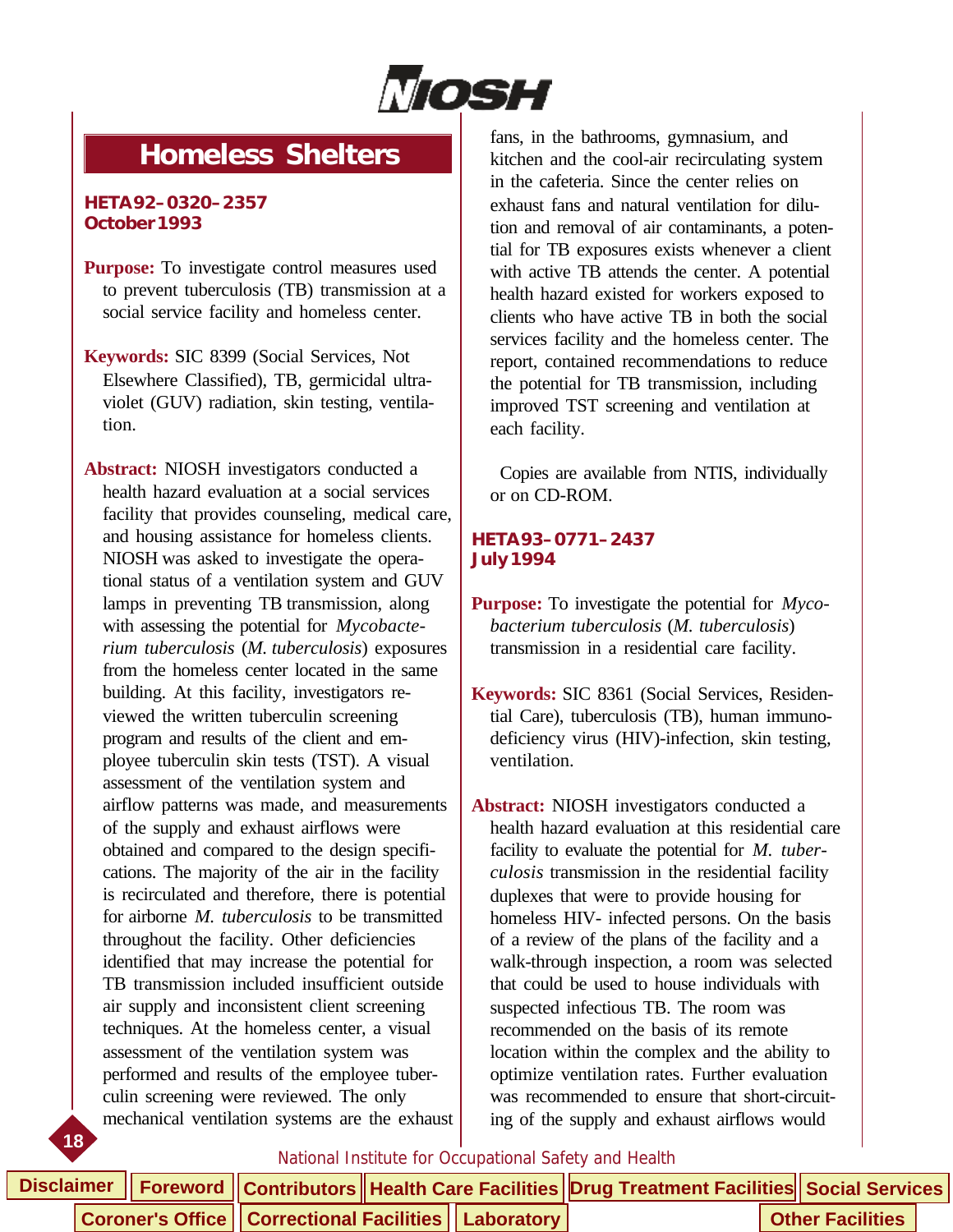

<span id="page-23-0"></span>not occur. Investigators found that a potential health hazard existed due to deficiencies in the ventilation system and the lack of appropriate respiratory protection. At the time of the investigation, no guidelines addressing *M. tuberculosis* exposures existed in residential facilities for HIV-infected individuals; however, many of the guidelines pertaining to health care facilities are applicable for this type of setting. The report contained recommendations regarding administrative and engineering controls and the use of appropriate respiratory protection to prevent *M. tuberculosis* transmission in the facility, as well as during the transport of potentially infectious individuals.

 Copies are available from NTIS, individually or on CD-ROM.

## **Other Facilities**

#### **HETA 93–0859 August 1995**

- **Purpose:** To investigate the potential for exposure to tuberculosis (TB) during inspection of nonhuman primates.
- **Keywords:** SIC 9512 (Land, Mineral, Wildlife, and Forest Conservation), TB, nonhuman primates, zoonotic pathogens.
- **Abstract:** NIOSH and the Centers for Disease Control and Prevention investigators made a site visit to an airport to observe procedures used during inspection of two shipments of imported nonhuman primates. NIOSH investigators observed and conducted an interview with an animal inspector. The investigators observed that the inspector's actual contact with the animals was very brief during a routine inspection. "Contact" was defined as being within 5 feet of an animal. The inspec-

tions were done on the airport tarmac. Based on observations from this evaluation, inspectors have the potential for exposures to zoonotic pathogens including *Mycobacterium tuberculosis* during inspection of nonhuman primate shipments. This risk is minimized in that inspectors are not required to handle the animals or cages during routine inspection. Considering that inspectors do not have direct physical contact with the animals or cages during routine inspection, the most probable route of exposure for zoonotic pathogens during inspection would be respiratory exposure. On the basis of the brief nature of the work task and the variable nature of the work locations and environments, engineering controls such as exhaust ventilation would be difficult to use as a control for respiratory exposures. Personal protective equipment was noted to be a more suitable control alternative.

Copies are available from HETAB.

#### **HETA 95–0031–2601 October 1996**

- **Purpose:** To investigate the effectiveness of a supplemental high efficiency particulate air (HEPA) filtration system in reducing potential tuberculosis (TB) transmission.
- **Keywords:** SIC 4119 (Local Passenger Transportation, Not Elsewhere Classified), TB, ambulance, emergency medical services, Emergency medical service (EMS), health care, HEPA filtration.
- **Abstract:** NIOSH investigators conducted a health hazard evaluation at this medical center to evaluate a supplemental HEPA filtration system installed in a new ambulance. NIOSH investigators conducted a field evaluation of particle clearance in an ambulance equipped with a supplemental HEPA filtration system. A similar ambulance without the HEPA

**19**

|  |  |  | Disclaimer    Foreword    Contributors    Health Care Facilities    Drug Treatment Facilities    Social Services |  |  |
|--|--|--|------------------------------------------------------------------------------------------------------------------|--|--|
|  |  |  | Coroner's Office    Correctional Facilities    Laboratory    Homeless Shelters                                   |  |  |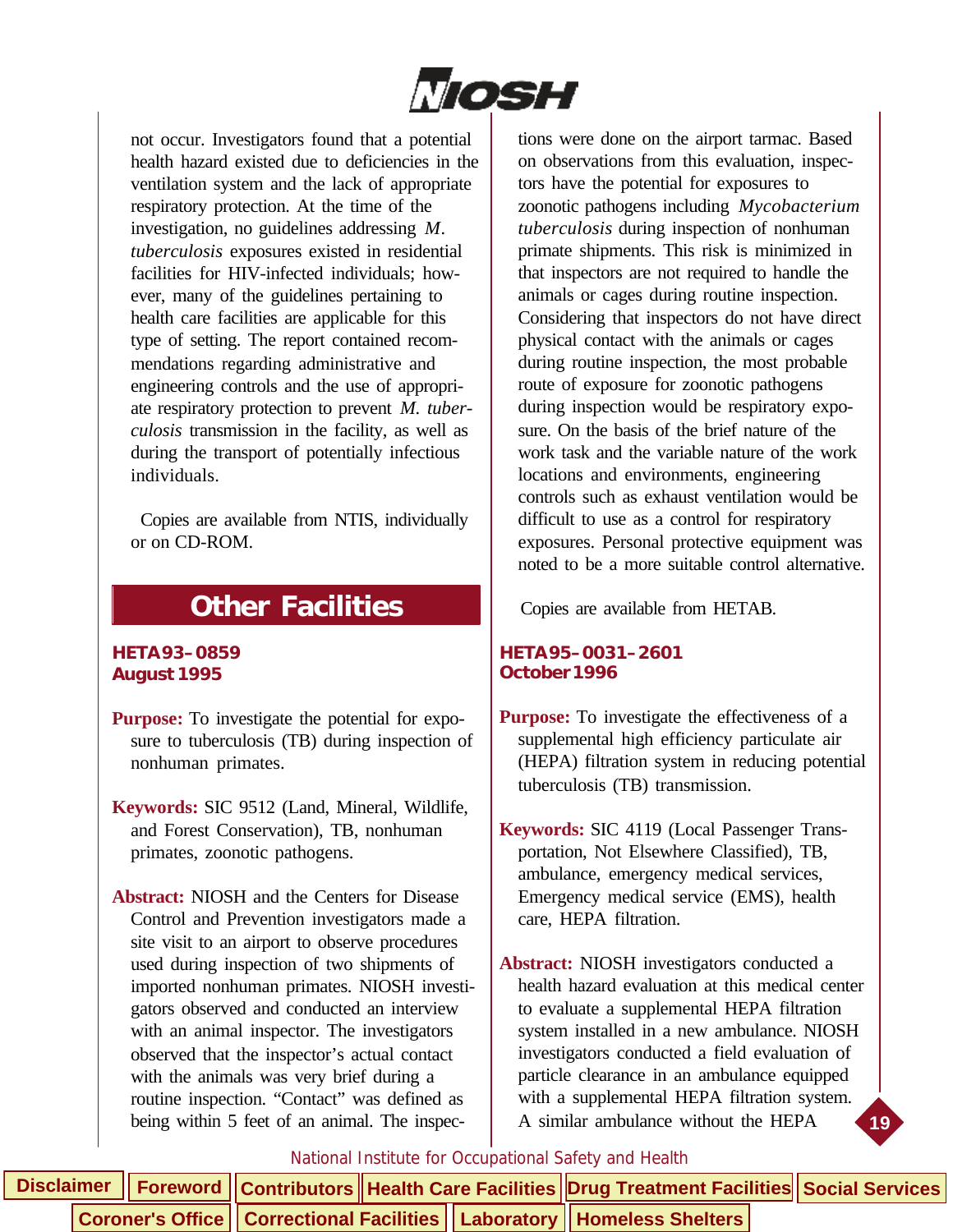

filtration system was also evaluated for comparison. The results indicated that the ambulance with the supplemental HEPA filtration system cleared particles faster than the ambulance without the supplemental system, when tested under similar conditions. This evaluation also showed that particle clearance could be improved by the use of the rear vent fan (when positioned on the "high" setting) in conjunction with the provision of outside air through the vehicle's main heating, ventilating, and air-conditioning systems. For vehicles that do not have supplemental HEPA filtration systems, using the vent fan and providing outside air through the vehicle's main HVAC system improves aerosol clearance and thus reduces the potential risk of TB transmission. Recommendations concerning the use of respiratory protection by workers during transport of known or suspected infectious TB patients, and for the performance of regular preventive maintenance and leak testing of the HEPA unit were included in the report.

 Copies are available from NTIS, individually or on CD-ROM.

#### **HETA 95–0328–2630 March 1997**

**Purpose:** To investigate the ventilation system at this textile sewing plant.

**Keywords:** SIC 2361 (Girls', Children's, and Infants' Dresses, Blouses, and Shirts), tuberculosis (TB), sewing, ventilation, tracer gas, sulfur hexafluoride.

**Abstract:** NIOSH researchers conducted an evaluation of this sewing plant to evaluate the ventilation system after one employee was diagnosed with TB and a large number of others tested positive on tuberculin skin tests. NIOSH investigators performed an initial evaluation to measure airflow rates and assess air movement within the plant. An in-depth ventilation assessment was later made to document conditions that likely occurred during the period that the employee with TB was infectious. This involved a tracer gas evaluation to quantify the extent and speed of contaminant dispersion and contaminant removal rate. When the tracer gas was released in the middle of the plant, it was detected at the furthest points in the production area (approximately 100 feet away) within 11 minutes. The tracer gas was also detected in the engineering and main office areas, the cafeteria, and the conference room. The NIOSH evaluation determined that ventilation conditions were favorable for TB transmission based on a low air change rate and excellent air mixing within the plant. Thus, TB bacteria would have spread quickly and uniformly throughout the plant and remain suspended for hours before being removed from the air. Other factors that may have influenced TB transmission include prolonged infectiousness of the individual, virulence of the organism, and TB exposure outside the workplace. Recommendations for improving general ventilation were made in the report.

Copies are available from NTIS.



|  |  |  |  | Disclaimer    Foreword    Contributors    Health Care Facilities    Drug Treatment Facilities    Social Services |  |  |
|--|--|--|--|------------------------------------------------------------------------------------------------------------------|--|--|
|  |  |  |  | <b>Coroner's Office   Correctional Facilities   Laboratory   Homeless Shelters   Other Facilities  </b>          |  |  |